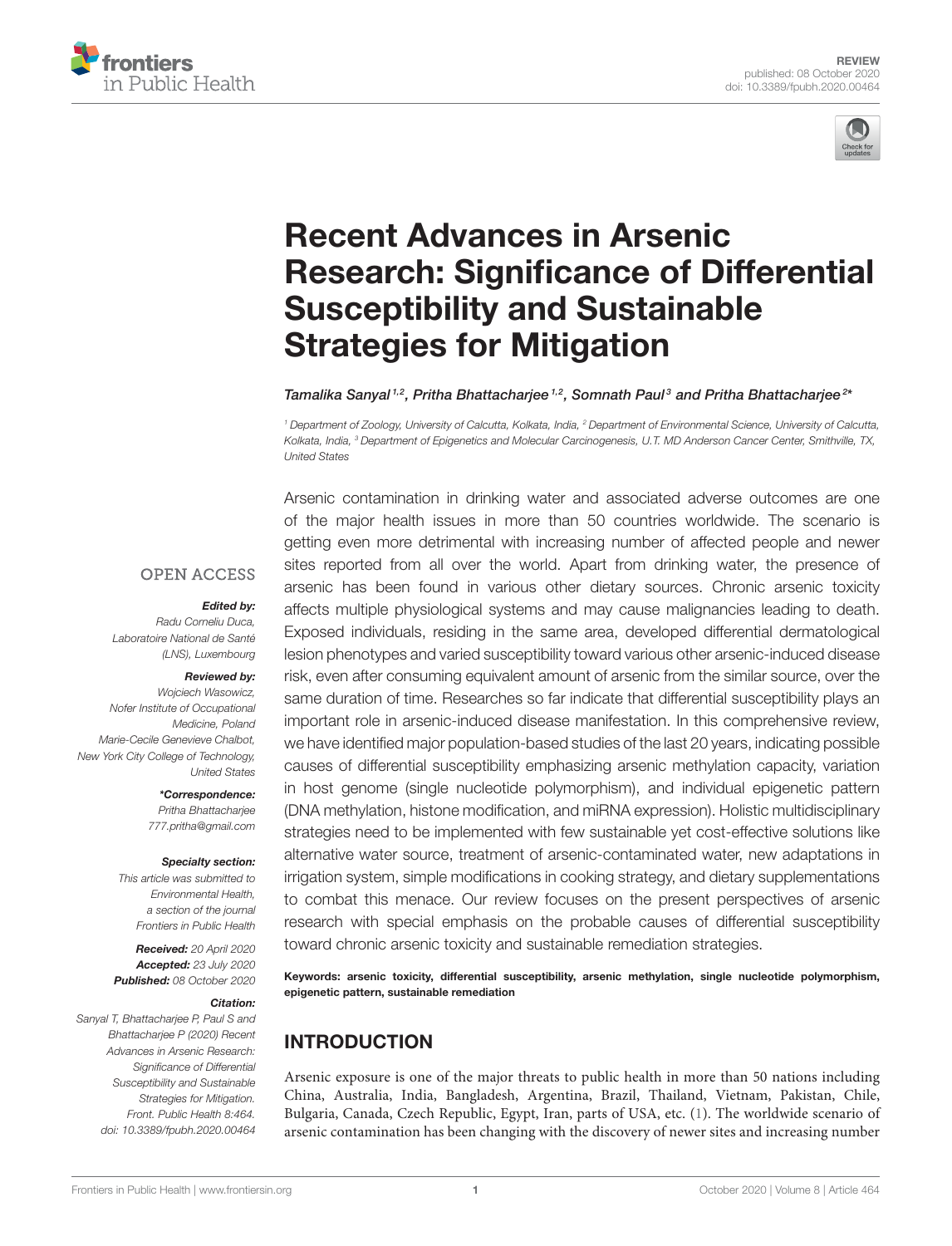of affected people. The latest global count of arsenic-affected individuals, exposed above the WHO safety standard for drinking water of 10 μg/L (1), is ~140 million, which has increased substantially over the decade (2). Since World War II, the initial reports of arsenic toxicity came up-front (3, 4) and have been a prime focus of environmental health research spanning various fields of research including geologists, chemists, pharmacologists, and more so biologists. Arsenic is a metalloid, its inorganic form (e.g., arsenic trioxide, sodium arsenite, and arsenic trichloride are trivalent forms, and lead arsenate and calcium arsenate are pentavalent forms) being found within the natural elements, while organic form circulates within the ecosystem. Common forms of organic arsenic compounds are methylarsonic acid, dimethylarsinic acid, arsanilic acid, etc., formed during metabolism inside living organisms in most of the cases (5). Inorganic arsenic is predominantly found in drinking water and dietary sources like dairy products, meats, cereals, etc. On the other hand, organic form like arsenobetaine is mostly present in seafood, fruits, and vegetables. Arsenic contamination in the groundwater of Indo-Gangetic region occurs from rapid weathering of arsenic-bearing rock in the upper Himalayan catchments, and various river systems get buried in young, low-lying alluvial floodplains of various riverine deltas. The elevated concentration depends on biogeochemical and hydrogeochemical process along with higher sedimentation rate. The slow aquifer-flushing rate is the primary reason for the higher sedimentation in these regions. A potential source of arsenic in the ecosystem is attributed to anthropogenic activities like mining, smelting, and industrial processes, use of arsenic-laden pesticides, etc. (2). Arsenic has three ionized states: arsines As(III−) , arsenite  $As^{(III+)}$ , and arsenate  $As^{(V+)}$ , the latter two being most mobile in both organic and inorganic forms (2, 5). Both acute and chronic arsenic toxicities generate various deleterious effects in multiple organs and tissues, like hyperkeratosis and change in skin pigmentation, cardiovascular diseases, pulmonary disease, peripheral neuropathy, and developmental and cognitive impairments. Moreover, long-term arsenic exposure even at very low-level causes development of carcinogenic changes in the skin, liver, lung, bladder, and prostate (2). According to recent reports, chronic arsenic exposure around the WHO recommended level (10  $\mu$ g/L) is also associated with increased risk of urinary tract cancer (6, 7). These evidence indicate that the current guideline for maximum permissible limit of arsenic in drinking water may still present a hazard to the population that are chronically exposed for a long time (8). Earlier researches on arsenic toxicity were primarily focused on population-based epidemiological outcomes, analysis of particular disease risk, chemical, and physiological aspects of arsenic metabolism, study of related gene expression profile, cancer, and DNA damage; all were associated with the mechanism of toxicity and subsequent outcome or disease manifestation. At present, the research perspective shifts toward the study of epigenetic alterations (DNA methylation, histone modification, and miRNA) to justify differential susceptibility toward arsenic exposure, detailed "omics" analysis (whole genome microarray, proteomic, and metabolomic profiling, etc.) of arsenic-induced cancer cases, bioremediation, and development of new therapeutic strategies, which are necessary for combating the outcome of arsenic toxicity as the affected population is increasing around the world. Since the year 2000, with advancement in high throughput techniques, arsenic research has evolved, and newer insights have been discovered (source: PubMed<sup>1</sup>, Figure 1). Research trends from the year 2010 to 2019 indicate that "arsenic metabolism" remained the key focused area for arsenic research (**Figure 1**). It is indeed important to know the arsenic methylation status, which has been discussed in the following section to understand its toxic effects on biological system, related disease manifestation, and individual susceptibility. The next important focused area was found to be DNA damage and cancer. Understanding epigenetics was increasingly emphasized for the last 5–6 years, where the researchers attempted to explore the role of DNA methylation, histone modification, and miRNA alteration in arsenic toxicity as well as in arsenic-induced carcinogenesis. In this review, we try to string together the recent perspectives of arsenic research with special focus on understanding differential susceptibility in exposed population and how the innovative thinking may soon formulate better remedial strategies against this menace (**Figure 2**).

## UNDERSTANDING THE PRESENT STATE OF RESEARCH

## Sources of Arsenic Exposure

Arsenic is the 20th most abundant element found in the earth's crust, with an average concentration of 1–2 mg/kg in the continental crust (9). However, there are some geographical hotspots where the content is very high. It includes parts of South America and South and Southeast Asia, the latter two being most populated among all the regions and harboring nearly 75% of the total affected humans mentioned earlier. Arsenic is mobilized into the environment by naturally occurring processes like rainwater leaching, weathering, and seismic and volcanic activities. Another potent source of arsenic is through the emissions of arsenic-laden fumes and wastes that are carried by natural vectors like wind and water, expanding the topological periphery. To date exposure to arsenic is mostly due to groundwater contaminations where inorganic arsenic (iAs) normally exists in the form of arsenite/ $As^{(III+)}$ or arsenate/ $As^{(V+)}$ . Depending on the oxidation potential of the microenvironment, the two states are interconvertible. The pH of the microenvironment regulates the ligand exchange process between the metallic oxides and hydroxides of iAs and the organic intermediates (microbiota) to release arsenic species (10). Higher concentration of arsenic tends to occur in association with metal oxides of iron as well as minerals

Abbreviations: As, arsenic;  $DMA^{III}$ , dimethylarsonous acid;  $DMA^{V}$ , dimethylarsonic acid; DNA, deoxyribonucleic acid; iAs, inorganic arsenic; miRNA, microRNA; MMAII, monomethylarsonous acid; MMA<sup>v</sup>, monomethylarsonic acid; RNA, ribonucleic acid; SAM, S-adenosyl-methionine; WHO, World Health Organization.

<sup>1</sup>https://www.ncbi.nlm.nih.gov/pubmed/ (accessed February 20, 2019).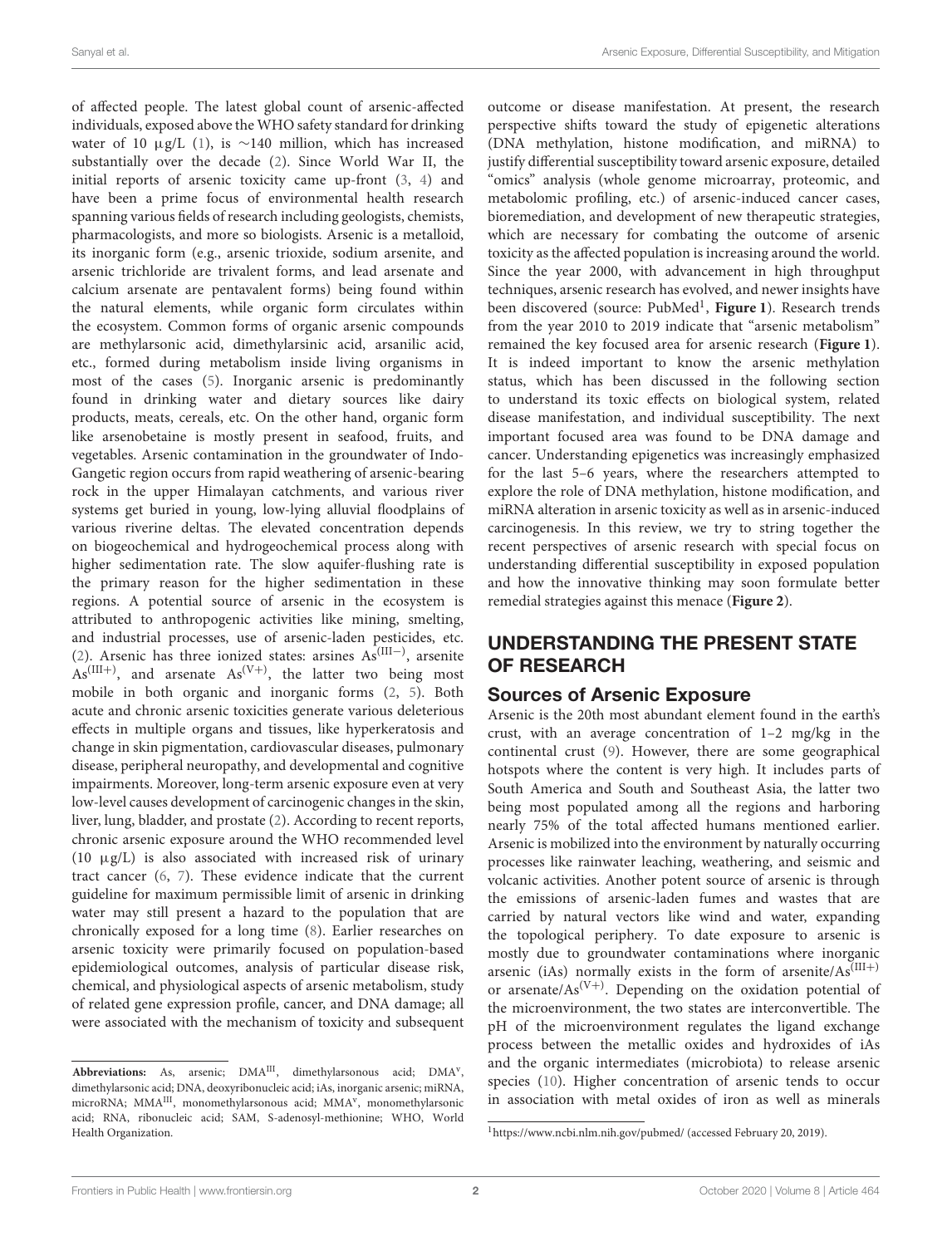



with high sulfur content. In the Indian subcontinent, the Ganga–Brahmaputra–Meghna basin of the Indo-Bangladesh delta has high deposition of alluvial soil rich in sulfide drained down from the Chota Nagpur region. Increased weathering and rhythmic leaching of arsenic into the water table reflects that the increase in human intervention in abuse of chemical fertilizers laden with arsenic to aid agricultural yield have been associated with incidence of arsenic toxicity (11). Earlier, it was proposed that the organometallic component of arsenic in the groundwater might form complex and subsequently associate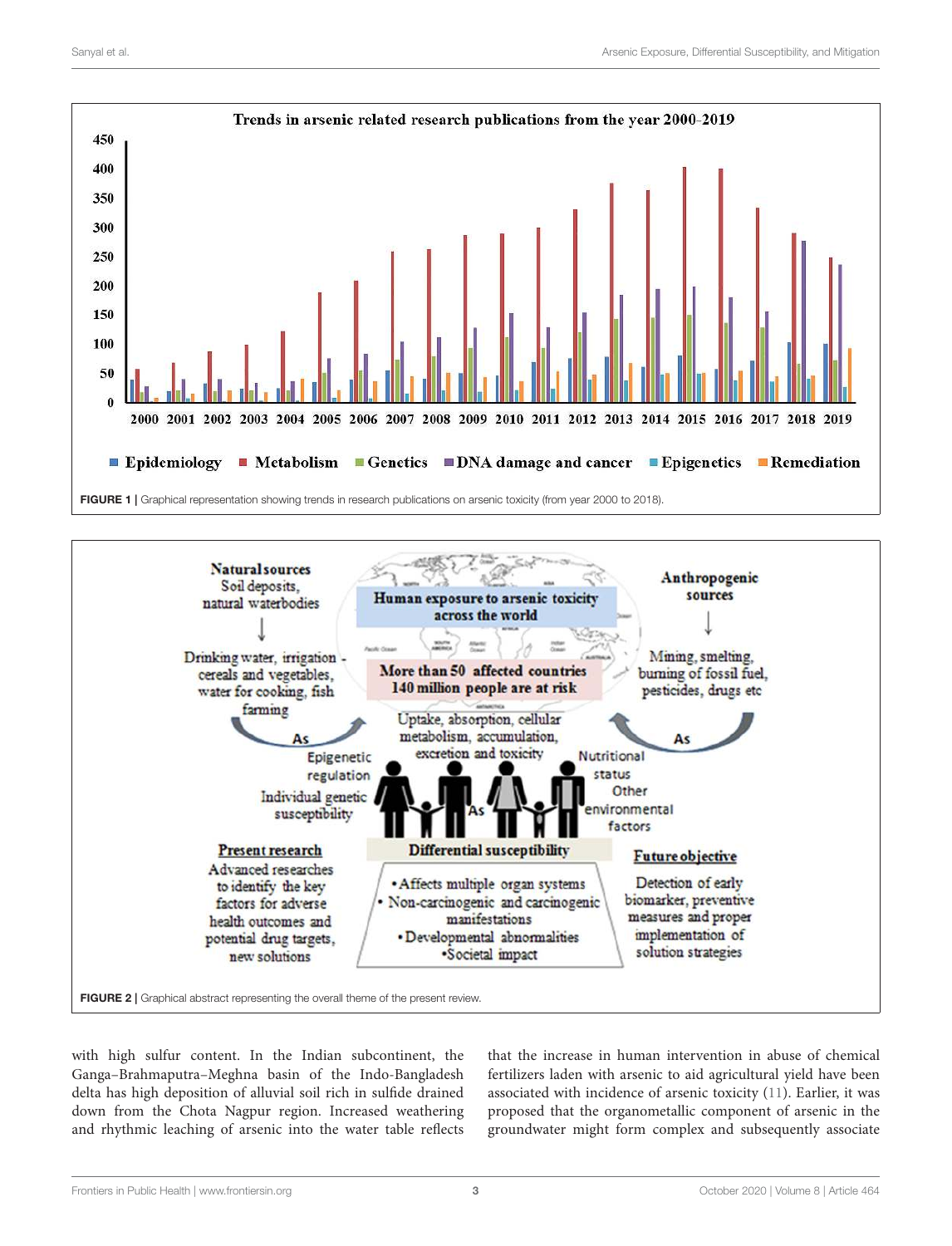

strongly with the dissolved arsenic anions, decreasing the release of arsenic, but research has shown that organic decomposition by certain bacteria generates anaerobic conditions whereby they release the arsenic species from these solid phases (12, 13). Apart from drinking water, relevant amount of arsenic exposure has been accounted for diet, especially through rice (**Figure 3**, **Supplementary Table 1**). The exposure becomes more pronounced in the region of Bangladesh and India, as the arsenicaffected zone have population whose staple is rice, grown and consumed locally (14). This shows that the dynamic spectrum of arsenic transports into the human physiological domain, the effects of which are being discussed in the following section.

# Arsenic Metabolism: Toxic Nature **Chemistry**

Majority of the affected population are exposed to arsenic primarily through drinking water and food. Several studies have described the mechanism of arsenic metabolism inside human biological system (15–17). The inorganic form of oxyanions, including pentavalent arsenite  $(H_2AsO<sub>4</sub><sup>-</sup>)$  and trivalent arsenate  $(H_3AsO_3)$  is present abundantly in natural water. Organic form of arsenic is rarely found in the environment (18). The major metabolic pathways of iAs in humans includes several biochemical reactions like oxidation, reduction, methylation, thiolation, and glutathiolation (15, 19), of which methylation is critically important for the toxic pathology, tissue distribution, and cellular retention of arsenic. Arsenic in the form of arsenite/ $As^{(III+)}$  or arsenate/ $As^{(V+)}$  is absorbed in the gastrointestinal tract (GIT) of human, where arsenite is absorbed more rapidly than arsenate.  $As^{(III+)}$  enters into the cell through aquaglyceroporins [AQP3, AQP7, AQP9, and AQP10], and  $As^{(V+)}$  uses phosphate transporters, respectively, whereas cellular efflux of arsenic primarily occurs through ATP-binding cassette transporters (MRP1, MRP2, and MRP5). Apart from these, certain glucose transporters (GLUT1 and GLUT5) and organic anion transporting polypeptides were also reported to be responsible for cellular arsenic uptake under different circumstances (15). The initial reduction in arsenate to arsenite is done by liver enzyme arsenate reductase. It is then methylated by arsenic<sup>(III)</sup> methyl transferase (AS3MT) in the presence of S-adenosyl-methionine (SAM) as methyl donor to monomethylarsonic acid (MMA<sup>v</sup>), which is reduced to monomethylarsonous acid (MMAIII). MMAIII is again methylated to dimethylarsinic acid (DMA<sup>v</sup>), which is subsequently reduced to dimethylarsinous acid  $(DMA<sup>III</sup>)$ . The main metabolites monomethylarsonic acid (MMA<sup>v</sup>) and dimethylarsinic acid (DMA<sup>v</sup>), where arsenic is in the pentavalent state, are less toxic compared to inorganic arsenic (iAs) and readily excreted in urine. In humans, during metabolism, some arsenic is accumulated (about 40–60%) in skin, hair, nails, muscle, bones, and teeth as iAs and MMA (MMAIII and MMA<sup>v</sup>), which may impart toxic effects in multiple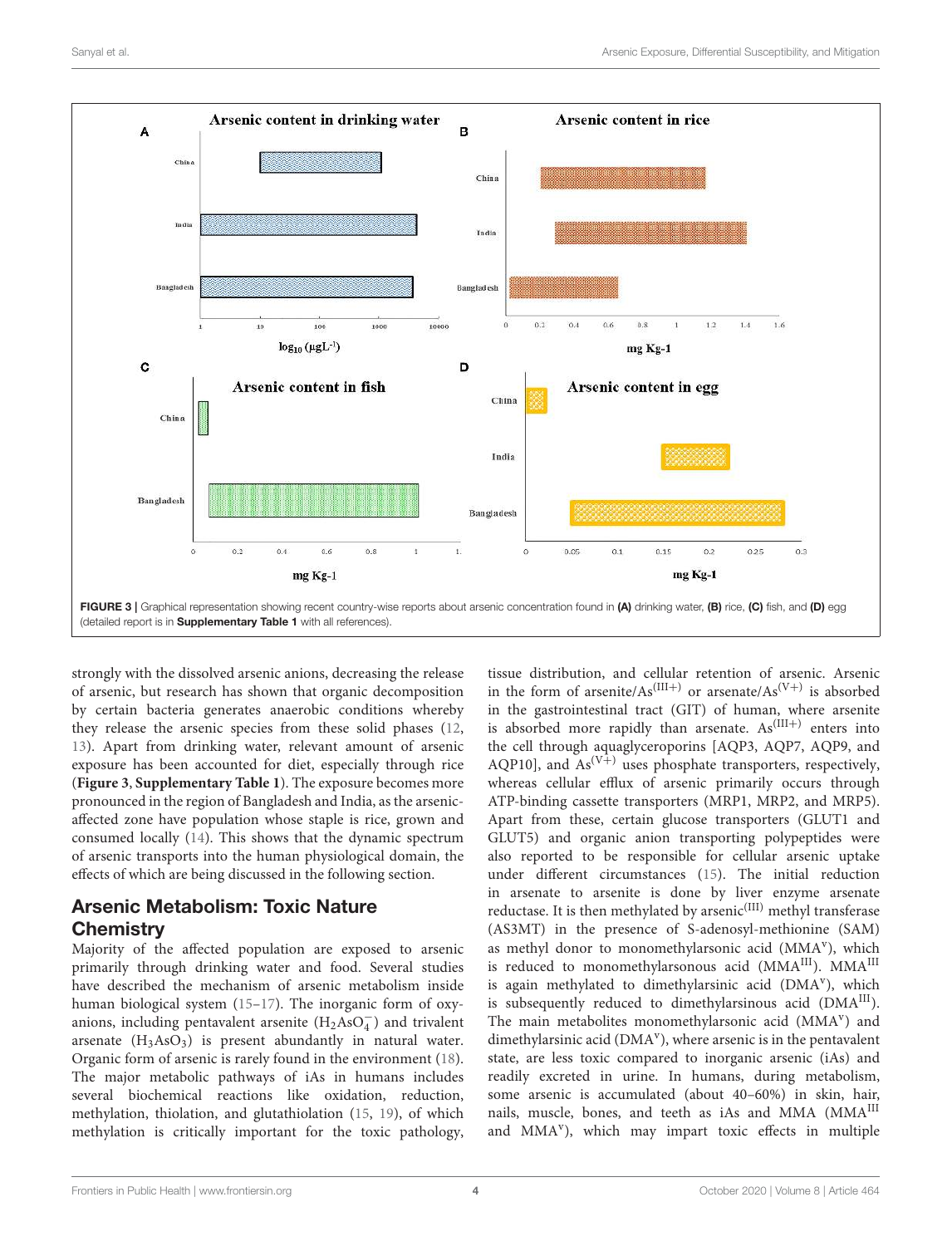tissues and organs in their later life (16, 18, 19). Another pathway of arsenic metabolism shows sequential addition of methyl groups to trivalent arsenicals and its conjugation with glutathione generating intermediate derivatives like arsenic triglutathione (ATG), monomethyl arsenic diglutathione (MADG), and dimethyl arsenic glutathione (DMAG). A third pathway explained about the formation of iAs/protein conjugate and subsequent generation of methylated metabolites (17). Various studies have also shown effect of folate intake and folate metabolism on arsenic metabolism and related disease risks. The amount of folate intake and genetic variants of folate metabolizing enzymes might be responsible for interindividual variation in arsenic metabolism and differential disease susceptibility (19). Relative distribution of arsenic metabolites in urine is commonly used as a biomarker of current exposure and indicates the individualistic metabolism efficiency, which is one of the major causes of differential susceptibility (16, 20). The percentage of urinary metabolite varies between individuals; most of the literature suggests 10–30% iAs, 10–20% MMA, and 60–80% DMA (19, 20). Conventionally, concentration ratios of MMA/iA and DMA/MMA in the urine indicate the methylation capacity of the affected individual. In addition, the activity of AS3MT might have an association with the tissuespecific retention of various arsenic metabolites in the body and subsequently with individual susceptibility (21, 22). Very few reports are available on thio-DMA as urinary metabolite. Raml et al. (23) identified thio-DMA in the urine samples of Bangladeshi women, and also reported from in vitro studies that it was about 10-fold more cytotoxic than dimethylarsinate; however, the specific health consequences of such metabolites are not yet known (22). In another work by Taylor et al. (24), the urine samples from arsenic-contaminated seaweed consumers had been analyzed, and thio-DMA was detected as urinary metabolite. Future studies are required to identify and evaluate the possible outcome of such unique metabolites for better understanding of the toxic nature of this metalloid.

## Physiological Manifestations of Arsenic **Toxicity**

The major hallmark of arsenic toxicity is the occurrence of dermatological lesions of various types like raindrop hypopigmentation, pigmentation, keratosis (palmer and plantar), and even skin cancers like basal cell carcinoma (BCC), squamous cell carcinoma (SCC), and Bowen's disease. Interestingly, only 15–20% of the population show such manifestations (25, 26). Based on the toxic outcome on human health, arsenic is considered as Group I human carcinogen. In recent years, in vitro work with human cancer cell lines have helped to unravel various toxic mechanisms related to dermatological health outcomes and cancerous outcomes of the liver, lungs, bladder, and neuronal disorders, but most of the common health outcomes in human to date are dermatological lesions, peripheral neuropathy, liver damage, respiratory disorders, ocular inflammation and irritations, etc. (27–31). In the last decade, arsenic research at the cellular level revealed that arsenic alters the gene expression pattern within the cell and alters telomere length, epigenomic profile, cell cycle, etc. (32–36). One of the most explored aspects of arsenic toxicity in last decade has been on DNA damage and repair mechanism. Studies both in humans as well as cell lines have yielded results, which have made the detection of genetic damage as a reliable biomarker for arsenic-induced toxic outcomes (31, 37–39). Both chromosomal aberrations as well as micronucleus have been associated strongly with arsenic exposure and have shown prominent correlation to arsenic toxicity when compared with unexposed human subjects (40–42).

# New Efforts Toward Understanding Differential Susceptibility

Arsenic-induced characteristic skin lesions have been considered for years as the hallmark of chronic toxicity. We have found that exposed individuals, residing in the same area, show varied dermatological lesion phenotypes even after consuming equivalent amount of arsenic over the same duration of time. In fact, our observation suggests that only a smaller percentage of the exposed individuals show arsenic-induced characteristic skin lesions (43). On the other hand, the precancerous lesions like plantar and palmer hyperkeratosis often lead toward detrimental malignancies in some of the affected individuals, whereas others retain only the precancerous forms lifelong. Different researches indicate several factors like individual arsenic methylation capacity, genetic susceptibility, epigenetic profile, etc. as major role players behind the differential susceptibility (16, 44).

## Arsenic Methylation Capacity and Differential **Susceptibility**

The interindividual variation in arsenic methylation potential could be an important predictor of individual's susceptibility. Majority of the researchers found that people with skin lesions and high arsenic exposure are likely to have reduced arsenic methylation capacity with high trivalent species MMA in urine (45–48). The methylation capacity might reduce with increasing dose of arsenic, smoking and alcohol consumption, age, and nutritional folate deficiency (46, 49, 50). On the contrary, one study from China reported about higher methylation capacity among people above 40 years of age compared to below 40 years, but they also found positive correlation between %MMA and risk of skin lesion. On the other hand, women, especially at pregnancy, have increased methylation capacity than men and non-pregnant women, respectively, which may be due to the effect of estrogen, and children also have better methylation capacity than adults (51–53). A case–control study from China reported similar total arsenic concentration in skin lesion and no skin lesion group, but they found increased concentration of MMA among the skin lesion individuals (54), which indicates that efficiency of arsenic methylation is indeed important for differential susceptibility. A detailed account of recent studies regarding arsenic methylation efficiency and risk of skin lesion is summarized in **Table 1**. Arsenite methyltransferase (As3MT; EC: 2.1.1.137) catalyzes both monomethyl arsenate (MMA) as well as dimethyl arsenate (DMA) using SAM and arsenite and MMA as substrates, respectively. It oxidizes SAM to Sadenosyl L-homocysteine (SAH) in both cases. Recently, using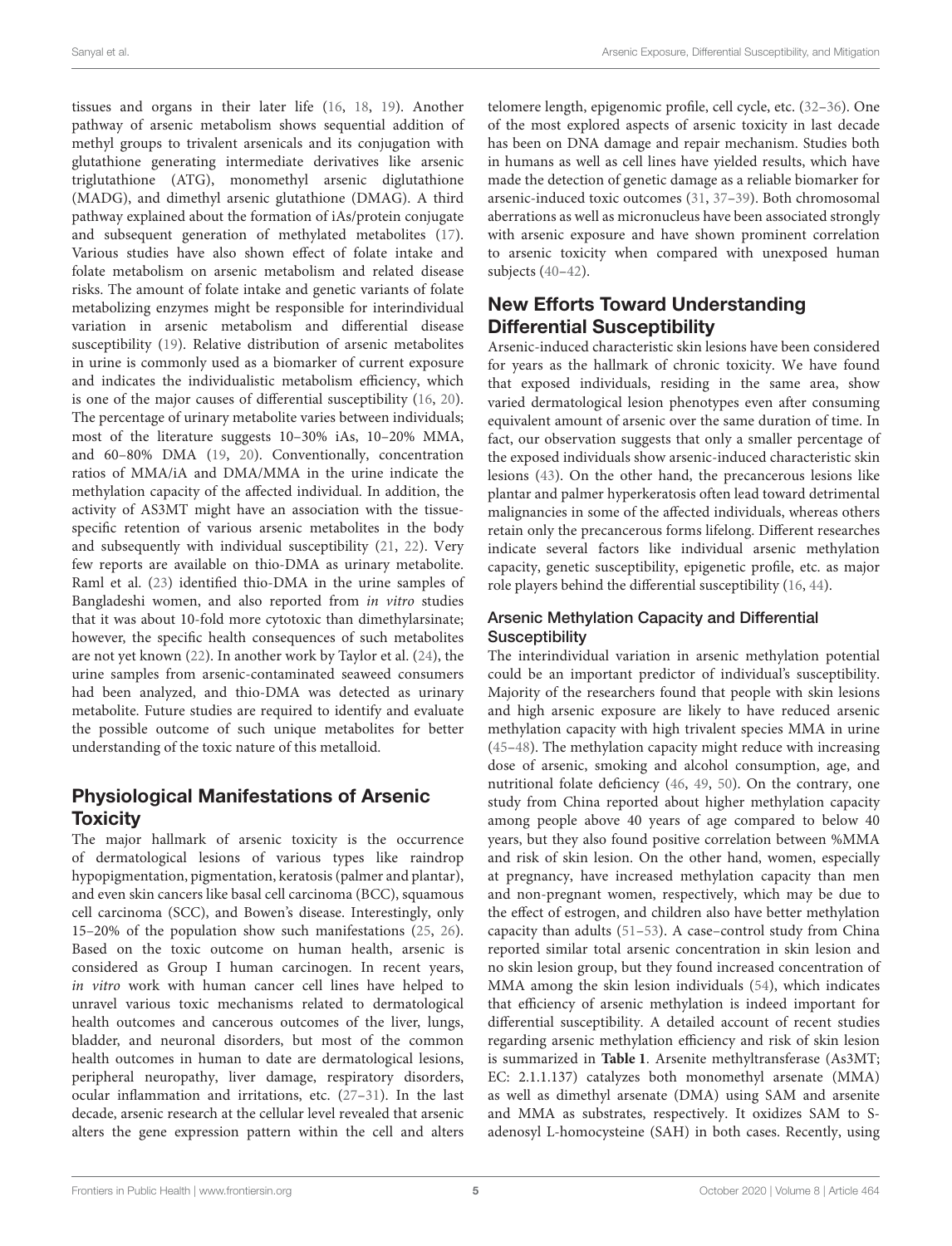|                | Region and sample size                         | Source and analyte                                        | Association with primary methylation index (PMI) and<br>arsenic-induced skin lesion individuals (cases)                  | <b>References</b> |
|----------------|------------------------------------------------|-----------------------------------------------------------|--------------------------------------------------------------------------------------------------------------------------|-------------------|
| 1              | Taiwan, 52                                     | Drinking water (urine)                                    | Cases had higher percent of iAs and PMI than matched controls                                                            | (55)              |
| 2              | Central Mexico, 104                            | Drinking water (water and urine)                          | Cases had higher average MMA concentration compared to no skin<br>lesions                                                | (56)              |
| 4              | Araihazar, Bangladesh,<br>1,635                | Drinking water (water and urine)                          | The %MMA in urine and PMI were positively associated in cases, whereas<br>SMI was inversely and % iAs was not associated | (57)              |
| 5              | Pabna, Bangladesh, 1,200                       | Drinking water (water and urine)                          | A 10-fold increase in primary methylation ratio was associated with a<br>1.50-fold increased risk of skin lesions        | (58)              |
| 6              | China, 327                                     | Drinking water (hair, water, and<br>urine)                | The relative proportion of MMA was positively related with skin lesion<br>grade, SMI was negatively related with cases   | (59)              |
| $\overline{7}$ | Matlab, Dhaka, Bangladesh,<br>504              | Drinking water (urine)                                    | Cases had three times higher PMI                                                                                         | (60)              |
| 8              | Matlab, Dhaka, Bangladesh,<br>1,030            | Drinking water (water and urine)                          | Higher %MMA was found in cases                                                                                           | (61)              |
| 9              | South of Shaanxi Province<br>(China), 57       | Coal combustion (urine)                                   | Cases had higher urinary arsenic and lower SMI                                                                           | (51)              |
| 10             | Inner Mongolia, China, 31                      | Drinking water (blood)                                    | High PMI and low SMI in cases                                                                                            | (62)              |
| 11             | Yunnan province, China,<br>146                 | Arsenic smelting plant (water,<br>urine)                  | Cases with increased percentage of MMA                                                                                   | (63)              |
| 12             | Gansu Province, China, 155                     | Drinking water (urine)                                    | Increased PMI, and reduced SMI in cases                                                                                  | (54)              |
| 13             | Huhhot Basin, China, 302                       | Drinking water (water, urine)                             | Cases had higher levels of urinary iAs and MMA                                                                           | (64)              |
| 14             | Huhhot Basin, China, 302                       | Drinking water (urinary As)                               | Cases with higher urinary MMA%                                                                                           | (46)              |
| 15             | Peoples republic of China,<br>548              | Drinking water (water, urine)                             | Increased urinary MMA was associated to hyperkeratosis                                                                   | (65)              |
| 16             | Araihazar, Bangladesh,<br>4,794                | Drinking water (water and urine)                          | MMA% was higher in skin lesions and DMA% was higher in without skin<br>lesion group                                      | (52)              |
| 17             | Inner Mongolia, China, 207                     | Drinking water (water, urine)                             | Urinary MMA and iAs concentrations were positively associated with<br>cases                                              | (66)              |
| 18             | Peoples republic of China,<br>479              | Drinking water (water, urine)                             | Higher iAs and MMA was associated with cases                                                                             | (45)              |
| 19             | Shaanxi province, Inner<br>Mongolia, China, 96 | Coal combustion and drinking<br>water (air, water, urine) | Subjects with skin lesions had higher urinary contents of iAs, MMA, and<br><b>DMA</b>                                    | (67)              |
| 20             | Pakistan, 398                                  | Drinking water (water and urine)                          | Higher iAs% and MMA%, lower DMA%, indicating high PMI and low SMI<br>among cases                                         | (48)              |
| 21             | Araihazar, Bangladesh,<br>1,464                | Drinking water (water and urine)                          | Decreased urinary %DMA in cases                                                                                          | (68)              |
| 22             | China, 119                                     | Drinking water (water and urine)                          | Higher PMI in cases and higher SMI in patient recovery and improvement                                                   | (50)              |

As, arsenic; iAs, inorganic arsenic; MMA, monomethylated arsenic species; DMA, dimethylated arsenic species; PMI, primary methylation index; SMI, secondary methylation index.

X-ray crystallography, the molecular structure of As3MT in conjugation with  $As^{III}$  and SAH have been resolved (69). Several single nucleotide polymorphic (SNP) forms of As3MT have been identified in relation to arsenic. In the next section, we try to evaluate the structural aspects of As3MT polymorphisms along with SNPs in other relevant genes in relation to arsenic-induced toxic outcomes.

#### Single Nucleotide Polymorphism and Differential **Susceptibility**

Previous reports indicate that arsenic-induced health effects might be more deleterious among the exposed population carrying susceptible variants of genes primarily related to arsenic metabolism, oxidative stress, DNA damage repair pathways, etc. Variations in the gene for AS3MT have been shown to be the most influential parameter in urinary arsenic metabolites and different disease manifestations including carcinogenic outcome. Several population-based association studies were conducted with a number of SNP sites, among which G>A change in the C10orf32 region (rs 9527) was found to be associated with increased skin lesion risk in Indian (70) and Bangladesh population (71). AS3MT, Met287Thr polymorphisms (rs11191439) were reported to be having different arsenic methylation efficiency compared with the wild type and associated with risk of development of skin lesions, bladder cancer, and increased micronucleus frequency (72, 73). Apart from AS3MT, other important genes related to arsenic metabolism are Purine nucleoside phosphorylase (PNP), methylenetetrahydrofolate reductase (MTHFR), methyltetrahydrofolate-homocysteine methyltransferase (MTR), cystathionine-beta-synthase (CBS), glutathione S-transferase omega 1 (GSTO1), and glutathione Stransferase omega 2 (GSTO2). MTHFR catalyzes the biochemical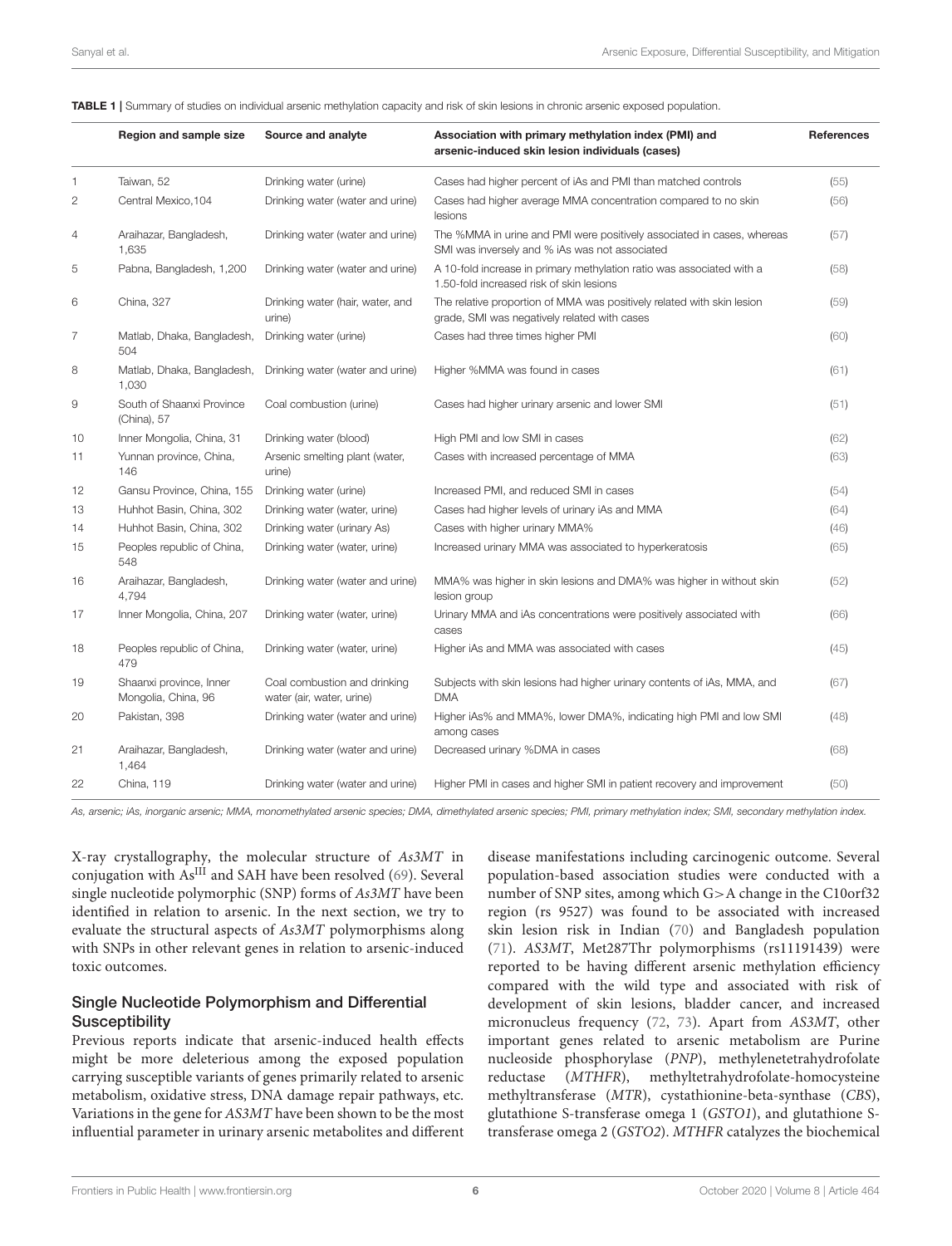conversion of 5,10-methylenetetrahydrofolate (5,10-methyl-THF) to 5-methyltetrahydrofolate (5-methyl-THF) during the formation of SAM, which acts as a methyl donor of arsenic methylation. MTHFR, C677T, and C1298A polymorphism was reported to be associated with increased urinary MMA%, decreased DMA%, and risk of arsenic-induced skin lesion in arsenic exposed population from Bangladesh, Argentina, and Taiwan (57, 74, 75). Chen et al. (76) observed that individuals with the MTHFR 677TT/1298AA and 677CT/1298AA genotypes were 1.66 and 1.77 times more susceptible to develop skin lesions, compared with those having 677CC/1298CC genotype. Catalyzing the reduction in  $As<sup>V</sup>$  to  $As<sup>III</sup>$  is one of the functions of PNP during arsenic metabolism. A case–control study on 428 subjects from arsenic-exposed region of West Bengal, India found that polymorphisms of PNP, His20His, Gly51Ser, and Pro57Pro were significantly associated with arsenicinduced skin lesions risk (77). Similar type of studies depicting association between PNP SNPs and arsenic-induced health effects were discussed in **Supplementary Table 2**. CBS catalyzes the conversion of homocysteine to cystathionine, which has an influence on arsenic methylation. Two studies on arsenicexposed population from Argentina found C234709T and G4920037A variants of CBS to be associated with urinary MMA% (19, 78). However, to date, there are no reports from any other population regarding the CBS polymorphism, and thus, more studies are needed to confirm its association irrespective of ethnicity. GSTOs are another group of genes participating in arsenic metabolism. Several studies found significant association of GSTO1 polymorphic variants with the risk of skin lesion and cancer. Previous studies reported that Ala140Asp was associated with urinary MMA% and skin cancer risk in population chronically exposed to arsenic from drinking water from Bangladesh, Taiwan, and China (54, 57, 74). However, studies on arsenic exposed population from India, Mexico, Hungary, Romania, Slovakia, and USA did not find any significant association of GSTO1 polymorphism and arsenic-induced disease etiology (72, 77, 79, 80). Luo et al. (81) reported that, for GSTO2, AG genotype for rs156697 and the AG genotype or at least one G allele for rs2297235 had an increased risk of arsenicinduced skin lesions, and for GSTO1, individuals carrying at least one C allele for the rs11191979 polymorphism or at least one A allele or the AA genotype for rs2164624 or at least one A allele for rs4925 showed a significant risk of arsenic-induced skin lesions. Glutathione S-transferases (GSTs, including GSTM1, GSTT1, and GSTP1) are important protectors for arsenic-related oxidative stress. GSTP1, Ile105Val polymorphism was reported to be associated with skin lesion and urinary arsenic profile among arsenic-exposed population from Bangladesh (82), China (83), and Vietnam (22), whereas no association was reported from the population of India (43) and Turkey (84). Ghosh et al. (43) did not find any association of GSTT1 null genotype with arsenic-induced skin lesion in a study on 422 Indian subjects but reported that GSTM1-positive genotypes are associated with a high risk of skin lesions. On the other hand, McCarty et al. (58) reported that wild-type GSTT1 is associated with a higher risk of skin lesions than null genotype, but no association was found in case of GSTM1. In a recent study on 241 people from Italy, no association was found between arsenic exposure and urinary arsenic profile (85). Genetic variants in BER-pathway-associated genes such as 8-oxoguanine DNA glycosylase (OGG), X-ray and repair and cross-complementing groups 1 and 3 (XRCC1, XRCC3), and apurinic/apyrimidinic endonuclease (APE1) may alter the genotoxicity of arsenic. Multiple case–control studies reported about the association of polymorphic variants of these genes with arsenic-induced disease risk. A detailed description of most recent (considering last 10 years) population-based polymorphism studies stating population size, source of arsenic exposure, and polymorphic variant associated with the particular disease have been summarized in **Supplementary Table 2**. To date, several population-based studies revealed significant association between the genotypic variants and arsenic-induced disease manifestation; however, the exact mechanistic aspect behind the role of single nucleotide polymorphism of a specific gene in understanding differential susceptibility still remains questionable.

### Epigenetic Alterations, Gene Expression, and Differential Susceptibility

Recent researches identified epigenetic regulations, which include primarily DNA methylation, histone modification, and miRNA interaction as one of the critical regulators of arsenic-induced disease manifestations. Dynamic reversibility of epigenetic marks is a truly significant property, and it may pave the pathway of epitherapeutics to overcome the road blocks in developing potential drug targets for curing diseases due to arsenic toxicity. Smeester et al. (86) did a comprehensive examination of DNA methylation levels within CpG islands for over 14,000 genes among arsenic exposed with skin lesion (arsenicosis cases) and without skin lesion individuals. They found 182 hypermethylated genes in arsenicosis cases, the majority of which is involved in cancer-associated pathways. A whole genome microarray-based study was conducted on Bangladesh population, where 10 subjects with newly developed skin lesion and 10 no skin lesion were selected from a previous cross-sectional study of 957 individuals to evaluate the possible epigenetic changes. Results indicated DNA methylation changes over time in people having arsenic-induced skin lesions compared to control. They found top 20 differentially methylated CpG sites of which 13 CpGs (TCEB3B, CYC1, CDH4, RHBDF1, CCDC154, JAKMIP3, AGAP2, PL-5283, CHPF, PPAP2C, PCNT, SLC6A3, and MAP3K1) were increased in % methylation, and 7 CpGs (MYO3B, KIAA1683, LOC642597, C2orf81, ESRRG, PRDM9, and TNXB) were decreased in % methylation between baseline and follow-up (87). Majumder et al. (88) observed a correlation pattern between different stages of arsenic-induced skin lesion and whole genome DNA methylation. A study on Bangladesh population showed that genomic hypomethylation of peripheral blood lymphocyte DNA is associated with 1.8 fold increase risk for skin lesions (89). Another genome-wide DNA methylation study on 120 individuals from China found changes in global DNA methylation among patients afflicted with arsenical skin lesions. They also depicted about detectable DNA methylation changes due to arsenic exposure over the generations even though exposure occurred decades ago. Chanda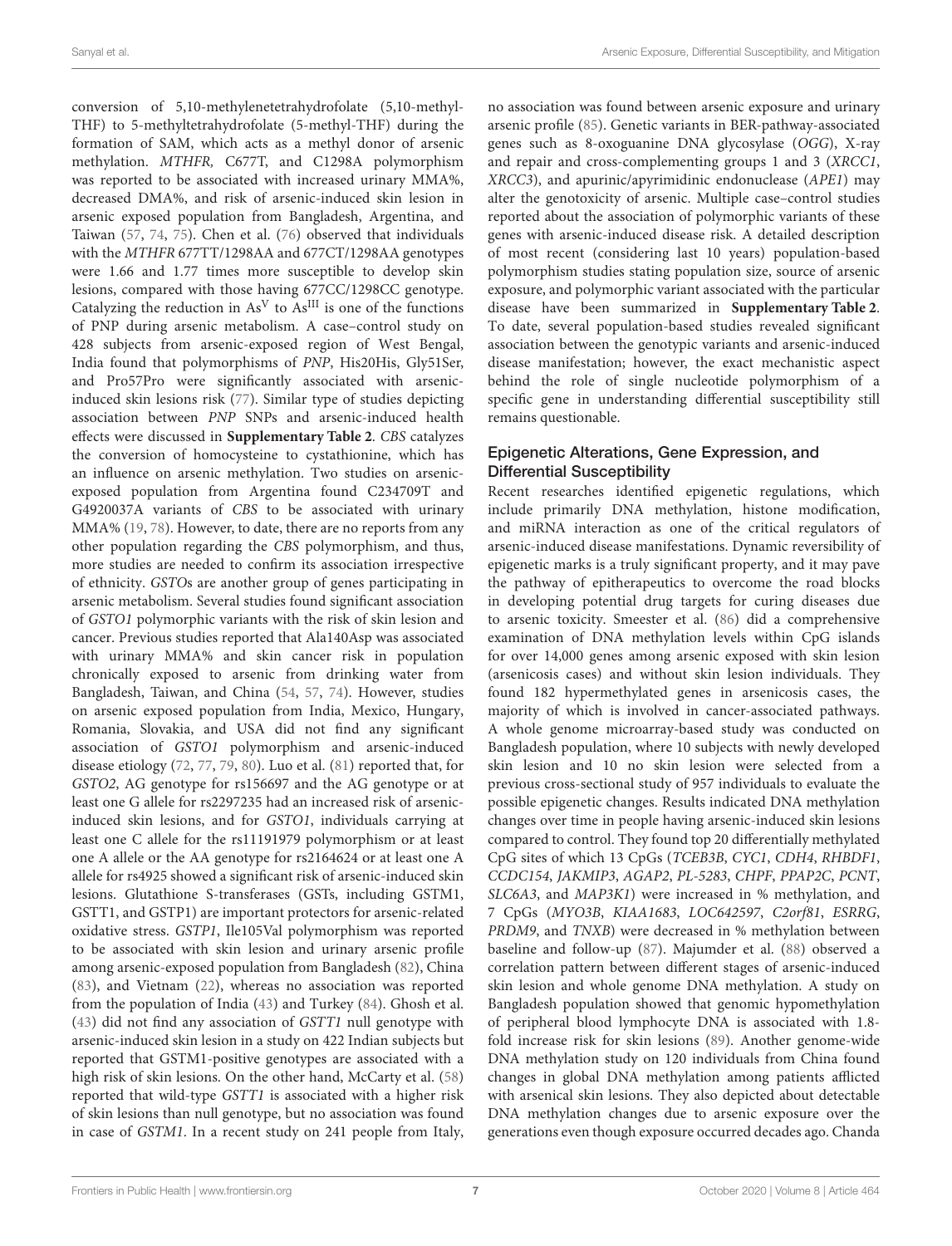|                | Region and sample size                         | Source of arsenic (samples<br>used for estimation) | Promoter methylation status of target genes                                                                                                          | <b>References</b> |
|----------------|------------------------------------------------|----------------------------------------------------|------------------------------------------------------------------------------------------------------------------------------------------------------|-------------------|
|                | West Bengal, India, 158                        | Drinking water (water)                             | Hypermethylated promoter region of $p53$ and $p21$ in skin cancer patients                                                                           | (95)              |
| $\overline{c}$ | Murshidabad, West Bengal,<br><b>India, 122</b> | Drinking water (water, urine)                      | Significant hypermethylation in the promoters of both DAPK and p16<br>genes in skin lesion cases compared to no skin lesions                         | (96)              |
| 3              | Murshidabad, West Bengal,<br>India, 245        | Drinking water (water, urine)                      | Significant promoter hypomethylation of ERCC2 gene with increased<br>expression                                                                      | (97)              |
| $\overline{4}$ | China, 208                                     | Coal combustion (hair, urine)                      | Promoter hypermethylation of p15 <sup>INK4b</sup> in arsenical skin lesion group                                                                     | (64)              |
| 5              | Guizhou, China, 138                            | Coal combustion (hair)                             | Hypermethylation of ERCC1 and ERCC2 and suppressed gene<br>expression were found with skin lesion arsenicosis patients                               | (98)              |
| 6              | Poland, 111                                    | Copper mill (urine)                                | Hypermethylation of NRF2 and KEAP1 and altered gene expression in<br>occupationally exposed group                                                    | (92)              |
| 7              | Southern Taiwan, 40                            | Drinking water (water)                             | Unmethylation at $-56$ and $-54$ bp CpG in the CCND1 promoter-a<br>predictor for invasive progression in arsenic induced Bowen's disease<br>patients | (99)              |
| 8              | Murshidabad, West Bengal,<br>India, 326        | Drinking water (water, urine)                      | Significant promoter hypermethylation of MLH1 and MSH2 gene was<br>observed in skin lesion individuals                                               | (38)              |
| 9              | Murshidabad, West Bengal,<br>India, 390        | Drinking water (water, urine)                      | Promoter hypomethylation and increased gene expression of Tfam and<br>$PGC1\alpha$ in skin lesion and skin cancer patients                           | (94)              |

TABLE 2 | Studies on arsenic induced alterations in promoter DNA methylation related to skin lesion status.

et al. (90) observed GMDS gene fragment hypermethylation in the peripheral blood leukocyte DNA of skin cancer persons exposed to arsenic and suggested as a biomarker for arsenicinduced cancer. AS3MT gene plays an important role in arsenic metabolism and its toxicological response. Gribble et al. (91) found marked promoter hypomethylation AS3MT gene in arsenic-exposed population from Arizona, but no reports are found regarding the relationship between skin lesion status and AS3MT promoter methylation to date. It will be an interesting and important finding for future researchers, which will help in mechanistic understanding of how epigenetic modification of AS3MT contributes in differential susceptibility. In another study by Janasik et al. (92), significant promoter hypermethylation of NRF2 and KEAP1 was observed among occupationally arsenicexposed copper mill workers from Poland. Our group had reported about mitochondrial DNA hypomethylation among arsenic-exposed individuals from highly arsenic affected areas of West Bengal, India, but no significant difference between with and without skin lesion group was observed. However, mitochondrial DNA copy number was found to be significantly elevated among skin lesion individuals with increased expression of electron transport chain complex I, subunit ND6 and ND4 genes (93). Recently, we had reported about significant promoter hypomethylation with increased expression of mitochondrial biogenesis regulatory genes, Tfam and PGC1α, among arsenicinduced skin lesion individuals compared to no skin lesion group, chronically exposed to arsenic through drinking water (94). Few studies also reported about altered promoter methylation of various important genes and subsequent change in gene expression among individuals with skin lesion compared to those without skin lesion explaining the vital role of epigenetic changes behind differential susceptibility (**Table 2**). High-throughput whole genome omics studies are useful tools to analyze and identify specific gene expression alterations in response to

arsenic toxicity. In a study of proteomic profiling of arsenicinduced keratosis samples, three key proteins were identified, which were consistently differentially expressed in lesional skin compared to unaffected skin. The cadherin-like transmembrane glycoprotein, desmoglein 1 (DSG1), was suppressed, whereas the expression of keratin 6c (KRT6C) and fatty acid binding protein 5 (FABP5) were significantly increased (100). Argos et al. (101) analyzed the effect of arsenic toxicity on the development of arsenical skin lesion status by genome-wide gene expression patterns, where the expression of about 22,000 transcripts was evaluated between with skin lesion and without skin lesion group. They found 468 differentially expressed genes between the two groups. The presence of genomic deletion(s) in a number of genes (OR5J2, GOLGA6L7P, APBA2, GALNTL5, VN1R31P, PHKG1P2, SGCZ, ZNF658) and long intergenic non-coding RNA (lincRNA) genes (RP11-76I14.1, CTC-535 M15.2, RP11-73B2.2) were associated with higher risk for development of skin lesions independent of gender, age, and arsenic exposure (102). In one study, HaCaT cell line was treated with low dose of arsenic (100 nM sodium arsenite) for 6 months, and then, SILAC-based quantitative proteomics approach resulted in the identification of 2,111 proteins, among which 42 proteins were found to be overexpressed and 54 downregulated upon chronic arsenic exposure (103). Altogether, these studies provide insight into molecular alteration behind differential susceptibility.

Another important regulator of epigenetic machinery is the different miRNAs, which may play vital roles behind arsenic-induced individual susceptibility. In a recent study, total miRNA expression analysis was done on premalignant and malignant skin lesion tissues (basal cell carcinoma and squamous cell carcinoma) from an Indian population chronically exposed to arsenic. A total of 35 miRNAs were reported to be differentially expressed among the three lesion types analyzed. Two miRNAs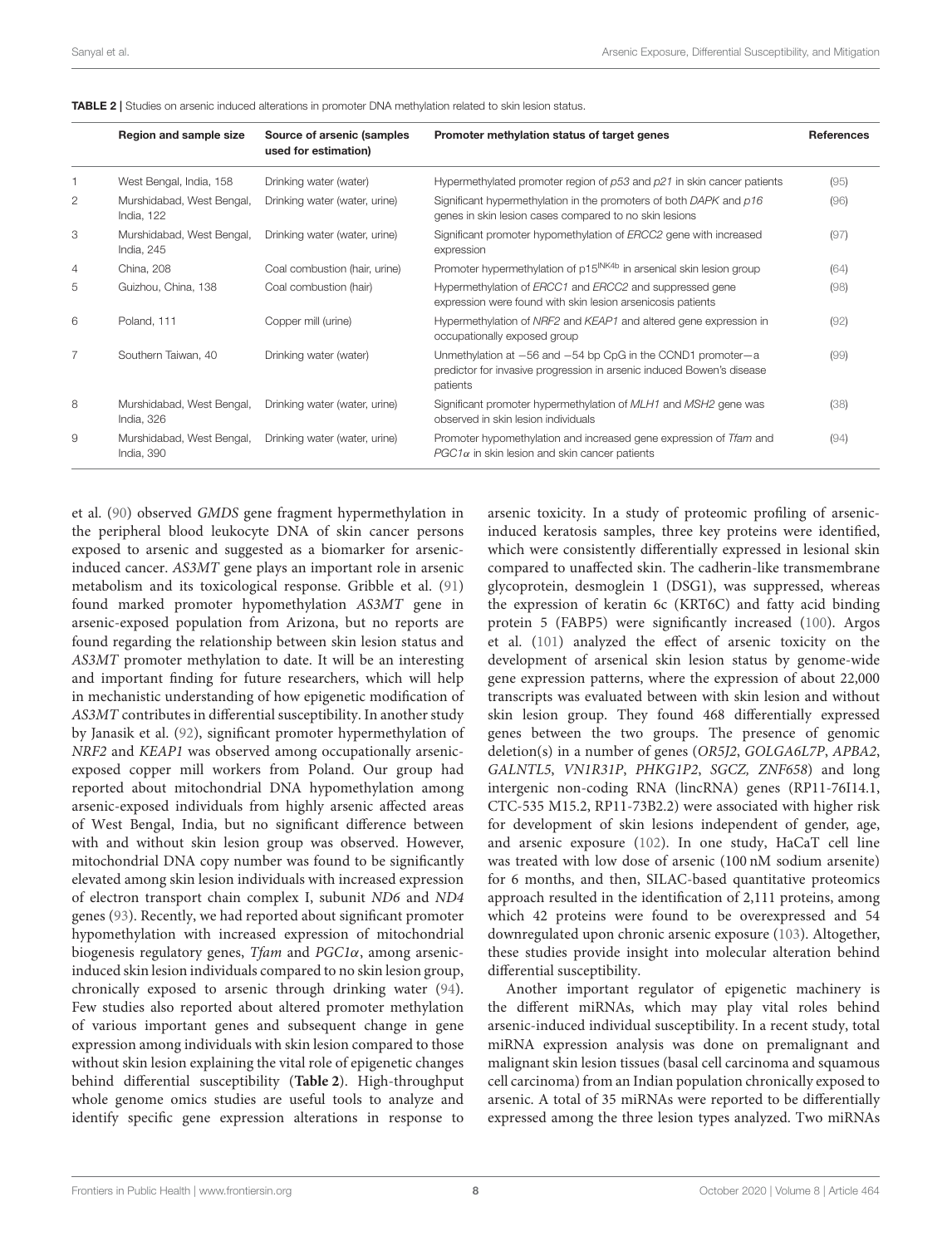(miR-425-5p and miR-433) were increased in both BCC and SCC relative to hyperkeratosis, indicating their association with malignancy. Two other miRNAs (miR-184 and miR-576-3p) were activated in SCC relative to both BCC and hyperkeratosis, suggesting selective induction in tumors capable of metastasis. Six miRNAs (miR-29c, miR-381, miR-452, miR-487b, miR-494, and miR-590-5p) were selectively suppressed in BCC relative to both SCC and hyperkeratosis (104). A previous study of Banerjee et al. (105) reported about 4.5-fold upregulation of miR21 in skin lesion individuals compared to the no skin lesion group. The expression of the downstream targets of miR21 (PTEN and PDCD4) varied inversely, but the expression of pAKT and PI3K varied proportionately with its expression levels. Another study on arsenic-treated HaCaT cell line identified differential expression of 30 miRNAs of which miR-21, miR-200a, and miR-141 might play a role in skin carcinogenesis (106). Very few studies are so far reported regarding this area, and thus, it is indeed an interesting field for present day researchers to enlighten with newer findings.

Quite a few studies showed arsenic-induced alteration in post-translational histone modifications (PTHM) including H3K36me2, H3K36me3, H3K79me2, H3K27me3, H3K9me2, H3K18ac, H3K9me2, H4K16ac, etc. (107, 108, 108-111)]. Most of them are either in vitro or in mouse models, but population-based studies justifying difference between with and without skin lesion individuals are really scarce. Cantone et al. (112) identified that increased H3K4me2 and H3K9ac is associated with inhaled arsenic particulate matter in steel plant workers. Two different studies on arsenic-exposed Bangladesh population observed alteration in H3K9me2, H3K9ac, H3K4me3, H3K27me3, H3K27ac, and H3K36me2 moieties (113, 114). Pournara et al. (115) reported decreased H3K9me3 and unaltered H3K9ac among a population from Argentina, chronically exposed to arsenic through drinking water. A study on Chinese population exposed to arsenic from indoor coal combustion reported that modifications of H3K18ac, H3K9me2, and H3K36me3 are associated with the degree of oxidative damage and the severity of arsenicosis. However, none of the studies particularly differentiate the degree of altered PTHM between arsenic-exposed skin lesion phenotypes compared to those with no skin lesion. Recently, our group has reported about two different PTHMs among chronic arsenic-exposed population from India considering the skin lesion status (38, 116). We identified significant upregulation of H3K79me1 in individuals with arsenic-induced skin lesion, and H3K79me1 was found to be regulated by the upstream methyltransferase DOT1L. Again, significant downregulation of H3K36me3 was found in the arsenic-exposed with skin lesion individuals with an impairment of mismatch repair pathway activated by arsenic-induced DNA damage. Cell-linebased in vitro studies and animal model are necessary for the identification of detailed molecular mechanism and for the observation of the outcome of advanced therapeutics (113). However, it is noteworthy to mention that only population-based studies of arsenic toxicity may confer greater opportunities in epitherapeutic drug development and identification of early biomarker for arsenicosis.

# PLAUSIBLE MITIGATION STRATEGIES

One of the ready solutions of arsenic removal is the reduction at source and providing an alternative source of drinking water. Arsenic comes into our body mainly through drinking water sources and a variable dietary intake of food grown in contaminated areas (**Figure 3**, **Supplementary Table 1**). With more than 140 million individuals affected, it might not be possible to provide better infrastructure in the removal of arsenic for daily consumption of arsenic-safe diets. The huge economic burden due to the population size makes it difficult to implement the strategies. Though beneficial for the population, the cost of installation of new wells of 1,000 ft deep or more is prohibitive. Another major challenge is the maintenance of already installed filters. After few years of installation, these filters either did not work properly or gets saturated with arsenic.

## Reduction in Arsenic at Source

This reduction can be done in two ways: (i) alternative arsenicsafe water source and (ii) treatment of arsenic-contaminated water. A comprehensive report is available with detailed pros and cons of the several methods (Wilsonweb, Water supply options<sup>2</sup>). Alternative sources include groundwater [deep tube well, shallow shrouded tube well (SST) and very shallow shrouded tube well (VSST), dug well, infiltration galley], surface water (protected ponds, pond sand filters, combined filters, household filters), and rain water harvesting. Apart from these alternative water sources, arsenic can also be removed from water by various treatments. For example, solar oxidation of arsenic kept in transparent bottles effectively reduce the arsenic load by increased oxidation from  $As^{(III+)}$  to  $As^{(V+)}$ . The common rural practice of storing water for longer period of time in clear container reduces the arsenic concentration through sedimentation (**Figure 4**). Another effective way to remove arsenic is through coprecipitation and adsorption processes after reduction of  $As^{(III+)}$  to  $As^{(V+)}$  by bleaching powder (chlorine) or potassium permanganate. Aluminum alum,  $Al<sub>2</sub>(SO<sub>4</sub>)<sub>3</sub>l<sub>3</sub>l<sub>2</sub>O$ , ferric chloride, FeCl<sub>3</sub>, and ferric sulfate, Fe<sub>2</sub>(SO<sub>4</sub>)<sub>3</sub>.7H<sub>2</sub>O, are some of the commonly used coagulants. This technology can be used in our daily households with some simple adaptations popularly known as Bucket Treatment Unit (BTU) (Wilsonweb, Water supply options<sup>2</sup>). Additionally, various sorptive media columns with activated alumina, iron-coated sand, granular ferric hydroxide, etc. are commercially available. The most efficient way to remove arsenic is the use of membrane techniques like reverse osmosis, nano filtration, and electrodialysis, but these are highly expensive for mass scale installation.

## Adaptation of Cooking and Irrigation **Practices**

Rice being the staple food for billions of people, it significantly contributes more arsenic than any other food source (16, 117). Irrigation with arsenic-contaminated groundwater poses another major threat to public health through food-chain contamination.

<sup>2</sup>http://wilsonweb.physics.harvard.edu/arsenic/conferences/Feroze\_Ahmed/ Sec\_3.htm (accessed February 20, 2019).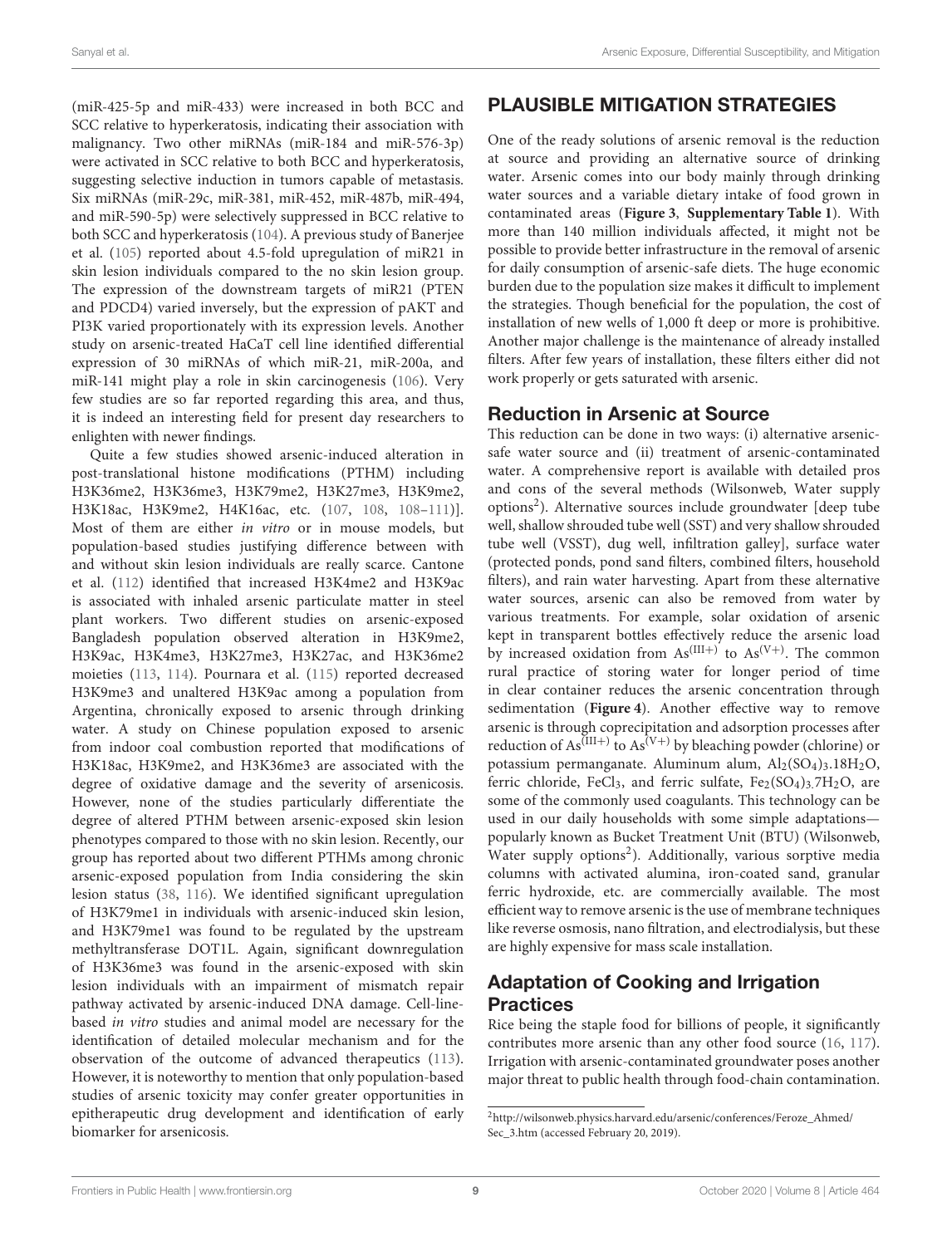

Conventional irrigation system in flooded paddies increases the arsenic uptake further (117). Recent studies have ascertained that the adaptation of different agronomic techniques can effectively reduce bioaccumulation in rice grains (118). For example, rice grown aerobically significantly has low arsenic accumulation compared to those grown in flooded condition (119). Again, another study reported the reduction in the total As during Sprinkler irrigation compared to traditional flooding (120). Few adaptations in cooking method can effectively lessen levels of arsenic within the grains. For example, a significant decrease was observed by thoroughly rinsing and then cooking the grains in an excessive amount of water, thereby increasing the percolation rate as arsenic is "mobile" in liquid water (117). A study in West Bengal showed that the traditional cooking method is most effective in lowering the concentration and the atab rice type with the lowest arsenic content (121). A recent review has discussed the possibility of genetically modified rice that would accumulate less arsenic within the rice grains (122). Very recently, rice varieties have been screened and developed that accumulate lesser arsenic, as consumption of arsenic-containing

rice has been reported to cause genetic damage in humans (123– 126). A recent review has discussed the possibility of genetically modified rice that would accumulate less arsenic within the rice grains (122).

# Effects of Microbial Interactions

Microbiological interactions are crucial for the mobilization of arsenic into the aqueous phase leading to arsenicosis (127). Several arsenate-resistant microbes (ARMs) reduce  $As^{(V)}$  to As(III) to thrive on the extreme conditions with high arsenic exposure. Recently, scientists have isolated a microorganism, which uses arsenic to "breathe," from Searles Lake with extremely unfavorable conditions (10 times saltier and 70 times more caustic, alkaline, pH 9.8) and loaded with toxic arsenic (∼300 mg/L total arsenic) (Toxic Substances Hydrology Program, The U.S. Geological Survey<sup>3</sup>). These organisms could be used as a way of arsenic removal from water. Later, the applicability of the study remains undetermined (128). Water-usage switch

<sup>3</sup>https://toxics.usgs.gov/ (accessed February 20, 2019).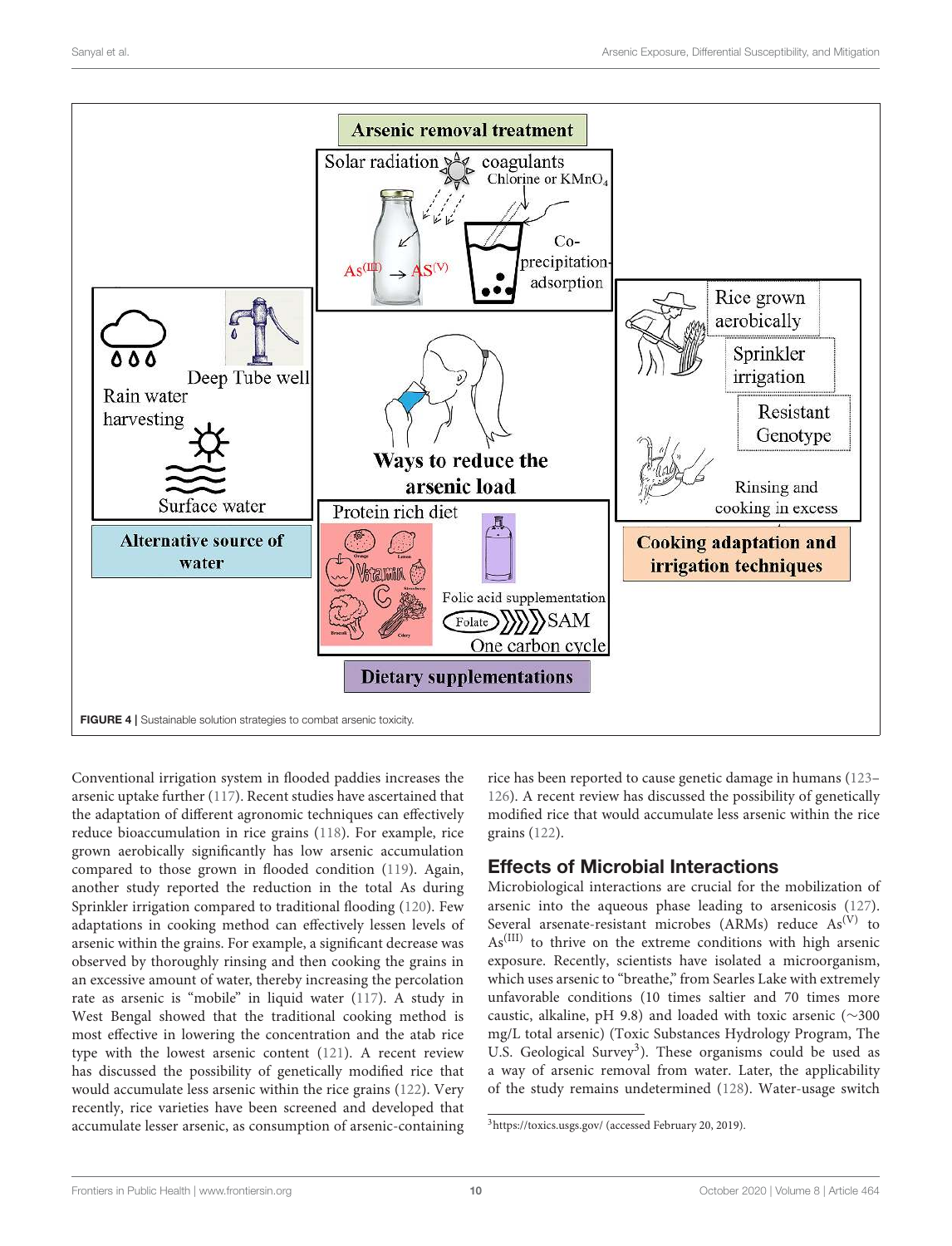from surface to groundwater to reduce the risk of microbial contamination increased the risk of arsenic contamination. Two rod-shaped Gram-positive bacteria was reported to remove 51.45 and 51.99% of arsenite and 53.29 and 50.37% of arsenate, respectively, from arsenic-containing culture media isolated from Purbasthali block of Burdwan, West Bengal, India (129).

## Dietary Supplementations

Studies have found that administering dietary supplements like vitamin C, different spectra of medicinal plants, drugs, etc. have reduced the effects of arsenic toxicity, although such observations have not been reported or worked out in humans (130–132). Vitamin C or ascorbic acid is a good antioxidant, which explains the reduction in oxidative stress created by arsenic-induced generation of reactive oxygen species (ROS) and in turn ameliorates the ill effects of arsenic within the body. Activation of antioxidative defense system within the body may be better and quicker. Nrf2 pathway is one of the prime pathways for the activation of antioxidant enzymes in the body (133–135). Research has shown that tea polyphenol brings about systemic activation of the Nrf2 pathway (136–138). We discussed in earlier sections that arsenic exposure depletes the methylation pool within the system. Studies suggest that administration of SAM reverses and/or reduces the degree of arsenic-induced DNA damage and anomalies in vitro (126, 139). Hence, a concoction of dietary supplements and reduction in arsenic intake can lead to better lives of the population affected by arsenic (**Figure 4**).

# **DISCUSSION**

Interindividual susceptibility plays a key role in arsenic toxicity, which is already evident from the multiple research outcomes. Other than the variation in arsenic biotransformation, hostspecific genetic make-up, and epigenetic regulation, an array of other environmental and physiological factors including nutritional status, lifestyle, effect of any other inherited or sporadic disease stage, and coexposure toward other heavy metals may regulate the extent of arsenic-induced skin lesion. Differential rate of arsenic methylation has been reported in many studies, where primarily a correlative outcome suggests that a higher primary methylation index is related to risk of skin lesion (Reduction in Arsenic at Source, **Table 1**). However, the complex mechanism of biotransformation behind skin lesion manifestation still remains elusive. Association studies on SNP and arsenic exposure in different populations have identified risk variants for developing skin lesion, several types of cancer, and other adverse diseases (Adaptation of Cooking and Irrigation Practices, **Supplementary Table 2**). However, there is inconsistency in the results because of population from different geographic areas, ethnicity, source of exposure, sample size, etc. Some studies are also limited on a single population and thus needed further validation [**Supplementary Table 2**, e.g., arsenic-metabolism-related genes PEMT and DHFR SNPs were validated only in Bangladesh population (140); similarly CBS SNP was analyzed only in Argentina population by (19, 78); in case of DNMTs, Adiponectin, and INPP5A genes single reports were found to date by Seow et al. (140–142), respectively]. The role of epigenetic modification to explain differential susceptibility is one of the most recent advances in arsenic research, having an interesting future prospect in the development of epitherapeutics. Besides the arsenic-related health effects, there are several other problems among the exposed population living in the arsenic-affected countries like India and Bangladesh, such as socioeconomic status, orthodox beliefs and stigma, lack of awareness, and poor maintenance of infrastructure. One of the best ways to counter arsenicinduced health problems is the intake of a protein-rich diet, as study showed that low intake of protein, choline, or methionine can reduce arsenic metabolism and excretion through urine. With a very low income, such a diet is not possible by the majority of the exposed population, leading to an ever-increasing number of susceptible individuals. It is suggested that citrusbased fruits with loads of ascorbic acid can also help in countering such a toxic effect (143, 144). Furthermore, different social stigma, superstitions, and prejudices about the skin symptoms further worsen the situation. In our own studies (38, 93, 116), while performing random sampling in such affected areas, we have faced discontent and discomfort among individuals and family members to acknowledge the fact of skin lesions like skin darkening, black spots, nodules, gangrene, and cancer in limbs, which causes social isolation of the victims. This stigma makes it difficult for our onboard dermatologists to determine whether an individual's dermatological lesion is due to arsenic or something else. While the public health communities and individual research organizations attempted to reach these populations, they refuse to interact with them, as no direct benefit could be offered toward them. Though years of research have been done, clinical implementation remained unsuccessful due to lack of risk–benefit analysis. Large population size is another major hindrance to implement any preventive measure like potable water supply to population at risk. Till now, no comprehensive therapeutic strategy has been tested. The natural means includes reduction in arsenic load in the drinking water, consuming protein-rich diet; ascorbates and polyphenols contained in regular beverages like tea seem to be the likely source of relief. In many parts of India and Bangladesh, the rural population fails to avail of arsenic-free water or highprotein diet due to lack of knowledge, financial restraints, and poor government infrastructure, and, on top of that, social taboo has kept the situation worse. Governments of developing countries cannot support the huge financial burden to set up arsenic-free deep tube wells or to distribute the arsenic removal domestic filter at individual scale. Even though, in few areas, arsenic filtration units have been installed, the durability of these units is less due to lack of filter replacement, poor monitoring, and delayed implementation. Therefore, the combating strategy is preferred to be bottom–up approach, where people will be aware of alternative and safe water sources along with suggested modification in cooking and irrigation practice (**Figure 1**). A comprehensive plan of action needs to be implemented, which should be disseminated among the affected people through awareness sessions.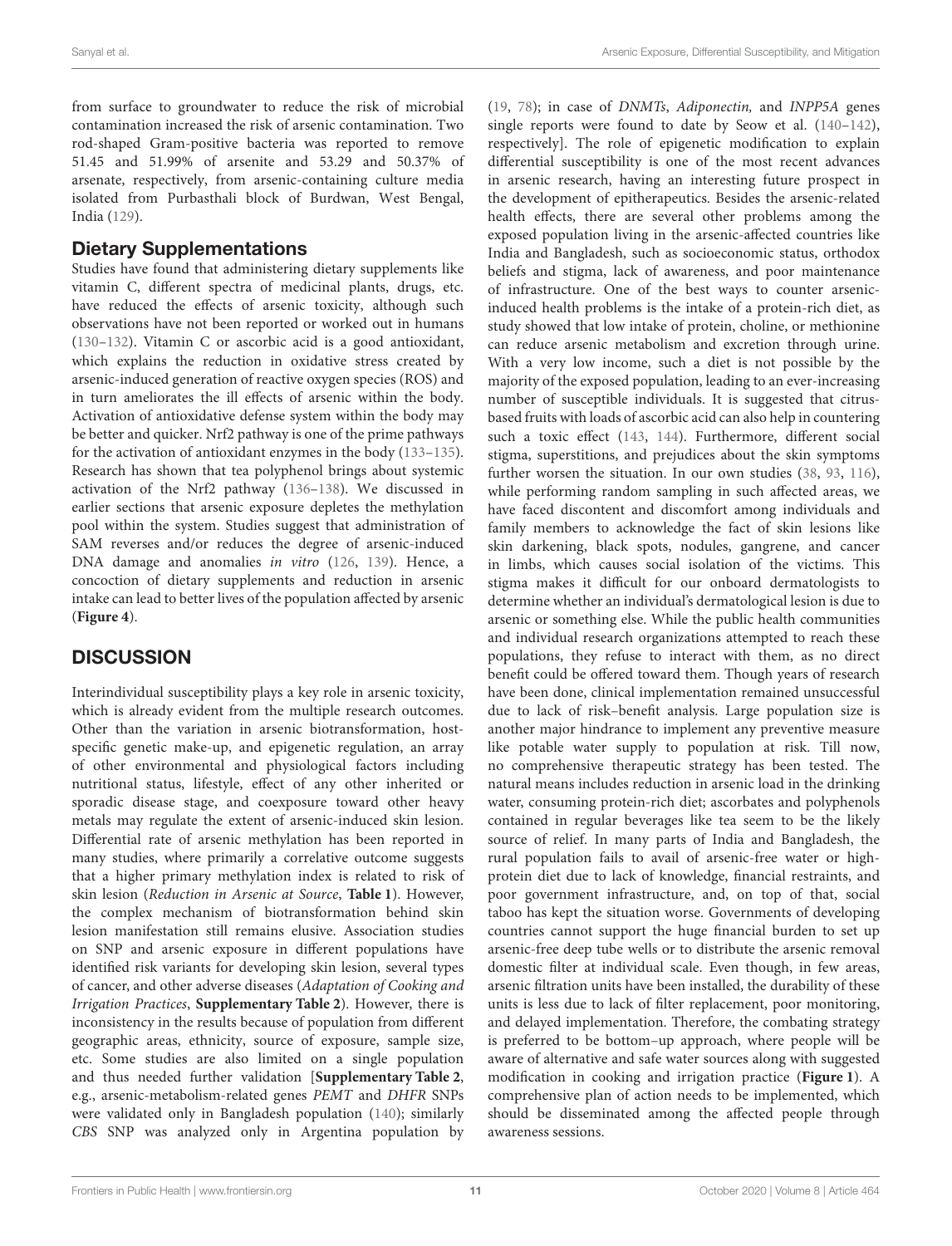# **CONCLUSION**

The problem of arsenic poising is intertwined with several other factors like social beliefs, geological risk factors, poverty, and lack of awareness apart from its associated health risks that further worsen the scenario. Arsenic-induced dermatological anomalies often causes social isolation of affected individuals due to beliefs that arsenic poisoning is a "curse" or may be "contagious" in nature. Researches across the globe are trying to develop a sustainable solution, which is still missing. A holistic multidisciplinary approach is needed to combat with the menace. A lot of data have been generated, and several aspects have been explored. Research is now focused more on mechanistic detailing of individual risk of toxicity and developing strategies to counter arsenic toxicity both at the molecular and environmental perspectives. It needs a conjoint/consensus and a multidisciplinary approach to counter this environmental menace, a slow killer and showing an ever-increasing presence over the years.

## **REFERENCES**

- 1. World Health Organization (2018). Available online at: http://www.who.int/ news-room/fact-sheets/detail/arsenic (accessed February 20, 2019).
- 2. Naujokas MF, Anderson B, Ahsan H, Aposhian HV, Graziano JH, Thompson C, et al. The broad scope of health effects from chronic arsenic exposure: update on a worldwide public health problem. Environ Health Perspect. (2013) 121:295–302. doi: 10.1289/ehp.1205875
- 3. Coulson EJ, Remington RE, Lynch KM. Toxicity of naturally occurring arsenic in foods. Science. (1934) 80:230–1. doi: 10.1126/science.80.2071.230
- 4. Moxon AL. The effect of arsenic on the toxicity of seleniferous grains. Science. (1938) 88:81. doi: 10.1126/science.88.2273.81
- 5. Jang YC, Somanna Y, Kim H. Source, distribution, toxicity and remediation of arsenic in the environment – a review. Int J Appl Environ Sci. (2016) 11:559–81.
- 6. Colin P, Koenig P, Ouzzane A, Berthon N, Villers A, Biserte J, et al. Environmental factors involved in carcinogenesis of urothelial cell carcinomas of the upper urinary tract. BJU Int. (2009) 104:1436–40. doi: 10.1111/j.1464-410X.2009.08838.x
- 7. Saint-Jacques N, Parker L, Brown P, Dummer TJ. Arsenic in drinking water and urinary tract cancers: a systematic review of 30 years of epidemiological evidence. Environ Health. (2014) 13:44. doi: 10.1186/1476-069X-13-44
- 8. Sage AP, Minatel BC, Ng KW, Stewart GL, Dummer TJB, Lam WL, et al. Oncogenomic disruptions in arsenic-induced carcinogenesis. Oncotarget. (2017) 8:25736–55. doi: 10.18632/oncotarget.15106
- 9. National Research Council. Arsenic, Medical and Biological Effects of Environmental Pollutants. Washington, DC: The National Academies Press (1977). Available online at: https://www.nap.edu/catalog/9003/arsenicmedical-and-biological-effects-of-environmental-pollutants (accessed February 20, 2019).
- 10. Gu B, Schmitt J, Chen Z, Liang L, McCarthy JF. Adsorption and desorption of natural organic matter on iron oxide: mechanisms and models. Environ Sci Technol. (1994) 28:38–46. doi: 10.1021/es00050a007
- 11. Shankar S, Shikha SU. Arsenic contamination of groundwater: a review of sources, prevalence, health risks, and strategies for mitigation. Sci World J. (2005) 1–18. doi: 10.1155/2014/304524
- 12. Chatain V, Bayard R, Sanchez F, Moszkowicz P, Gourdon R. Effect of indigenous bacterial activity on arsenic mobilization under anaerobic conditions. Environ Int. (2005) 31:221–6. doi: 10.1016/j.envint.2004.09.019
- 13. Redman AD, Macalady DL, Ahmann D. Natural organic matter affects arsenic speciation and sorption onto hematite. Environ Sci Technol. (2002) 36:2889–96. doi: 10.1021/es0112801

## AUTHOR CONTRIBUTIONS

TS had written the manuscript, composed figures, and tables. PB (2nd author) contributed in manuscript writing and figure composition. SP had contributed in manuscript writing. PB (4th author) had supervised the work and given necessary inputs. All authors contributed to the article and approved the submitted version.

## ACKNOWLEDGMENTS

We are grateful to our research team for their support and cooperation.

## SUPPLEMENTARY MATERIAL

The Supplementary Material for this article can be found online at: https://www.frontiersin.org/articles/10.3389/fpubh. 2020.00464/full#supplementary-material

- 14. Mondal D, Banerjee M, Kundu M, Banerjee N, Bhattacharya U, Giri AK, et al. Comparison of drinking water, raw rice and cooking of rice as arsenic exposure routes in three contrasting areas of West Bengal, India. Environ Geochem Health. (2010) 32:463–77. doi: 10.1007/s10653-010-9319-5
- 15. Roggenbeck BA, Banerjee M, Leslie EM. Cellular arsenic transport pathways in mammals. J Environ Sci. (2016) 49:38–58. doi: 10.1016/j.jes.2016.10.001
- 16. Bhattacharjee P, Chatterjee D, Singh KK, Giri AK. Systems biology approaches to evaluate arsenic toxicity and carcinogenicity: an overview. Int J Hyg Environ Health. (2013) 216:574–86. doi: 10.1016/j.ijheh.2012.12.008
- 17. Chi L, Gao B, Tu P, Liu C, Xue J, Lai Y, et al. Individual susceptibility to arsenic-induced diseases: the role of host genetics, nutritional status and the gut microbiome. Mamm Genome. (2018) 29:63–79. doi: 10.1007/s00335-018-9736-9
- 18. Shuyu AS, Mian X, Hafeez A, Wang X, Hussain HI, Iqbal Z, et al. Metabolism and toxicity of arsenicals in mammals. Environ ToxicolPharmacol. (2016) 48:214–24. doi: 10.1016/j.etap.2016.10.020
- 19. Steinmaus C, Yuan Y, Kalman D, Rey OA, Skibola CF, Dauphine D, et al. Individual differences in arsenic metabolism and lung cancer in a case-control study in Cordoba, Argentina. Toxicol Appl Pharmacol. (2010) 247:138–45. doi: 10.1016/j.taap.2010.06.006
- 20. Fängström B, Hamadani J, Nermell B, Grandér M, Palma B, Marie V. Impaired arsenic metabolism in children during weaning. Toxicol Appl Pharmacol. (2009) 239:208–14. doi: 10.1016/j.taap.2008.12.019
- 21. Agusa T, Iwata H, Fujihara J, Kunito T, Takeshita H, Minh TB, et al. Genetic polymorphisms in AS3MT and arsenic metabolism in residents of the Red River Delta, Vietnam. Toxicol Appl Pharmacol. (2009) 236:131–41. doi: 10.1016/j.taap.2009.01.015
- 22. Agusa T, Iwata H, Fujihara J, Kunito T, Takeshita H, Minh TB, et al. Genetic polymorphisms in glutathione S-transferase (GST) superfamily and arsenic metabolism in residents of the Red River Delta, Vietnam. Toxicol Appl Pharmacol. (2010) 242:352–62. doi: 10.1016/j.taap.2009.11.007
- 23. Raml R, Rumpler A, Goessler W, Vahter M, Li L, Ochi T, et al. Thiodimethylarsinate is a common metabolite in urine samples from arsenicexposed women in Bangladesh. Toxicol Appl Pharmacol. (2007) 222:374–80. doi: 10.1016/j.taap.2006.12.014
- 24. Taylor VF, Li Z, Sayarath V, Palys TJ, Morse KR, Scholz-Bright RA, et al. Distinct arsenic metabolites following seaweed consumption in humans. Sci Rep. (2017) 7:3920. doi: 10.1038/s41598-017-03883-7
- 25. Ghosh P, Banerjee M, De Chaudhuri S, Das JK, Sarma N, Basu A, et al. Increased chromosome aberration frequencies in the Bowen's patients compared to non-cancerous skin lesions individuals exposed to arsenic. Mutat Res. (2007) 632:104–10. doi: 10.1016/j.mrgentox.2007.05.005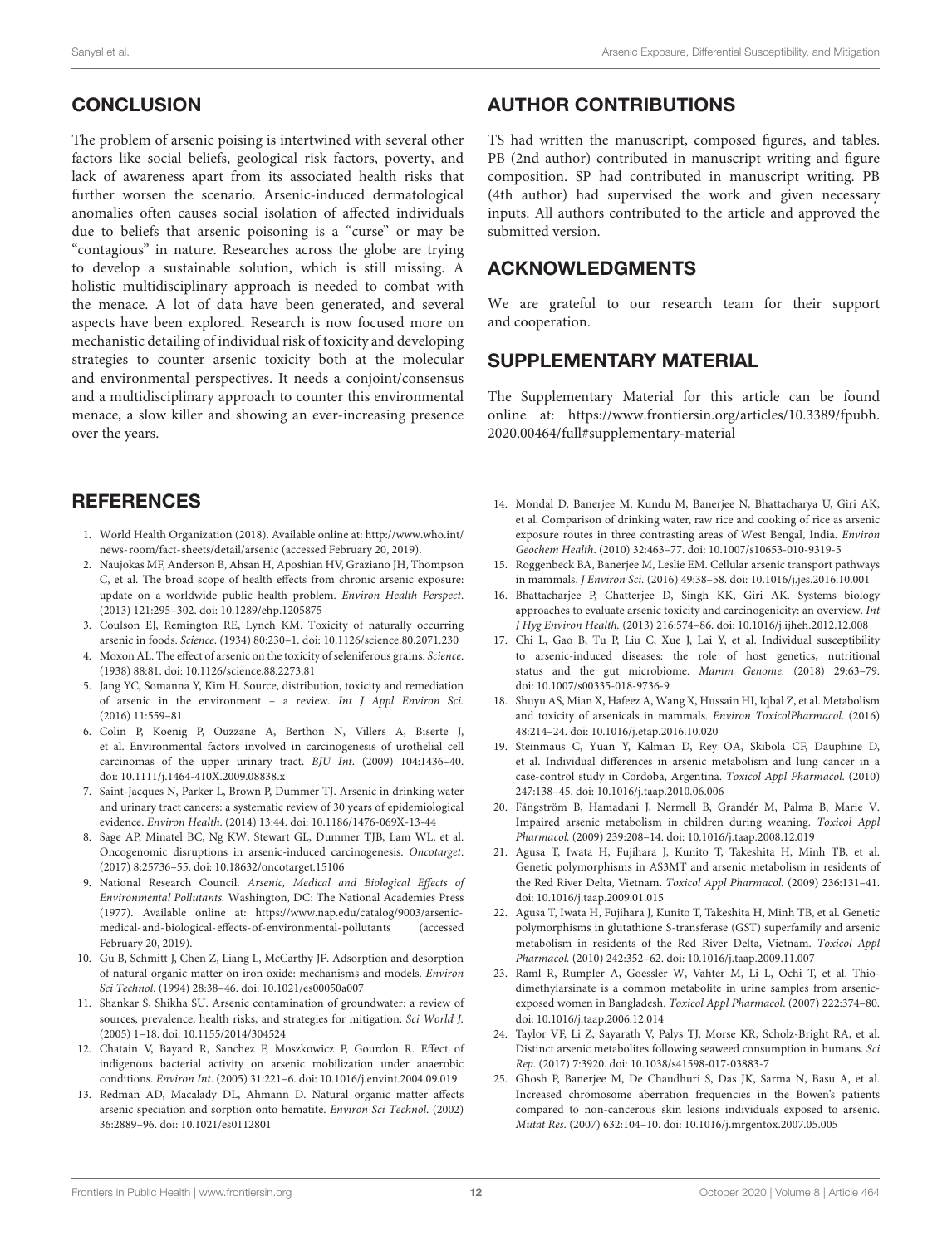- 26. Haque R, Mazumder DN, Samanta S, Ghosh N, Kalman D, Smith MM, et al. Arsenic in drinking water and skin lesions: dose-response data from West Bengal, India. Epidemiology. (2003) 14:174–82. doi: 10.1097/01.EDE.0000040361.55051.54
- 27. Alarifi S, Ali D, Alkahtani S, Siddiqui MA, Ali BA. Arsenic trioxide-mediated oxidative stress and genotoxicity in human hepatocellular carcinoma cells. Onco Targets Ther. (2013) 6:75–84. doi: 10.2147/OTT.S38227
- 28. Baidya K, Raj A, Mondal L, Bhaduri G, Todani A. Persistent conjunctivitis associated with drinking arsenic-contaminated water. J Ocul Pharmacol Ther. (2006) 22:208–11. doi: 10.1089/jop.2006.22.208
- 29. Kundu M, Ghosh P, Mitra S, Das JK, Sau TJ, Banerjee S, et al. Precancerous and non-cancer disease endpoints of chronic arsenic exposure: the level of chromosomal damage and XRCC3 T241M polymorphism. Mutat Res. (2011) 706:7–12. doi: 10.1016/j.mrfmmm.2010.10.004
- 30. Mathew L, Vale A, Adcock JE. Arsenical peripheral neuropathy. Pract Neurol. (2010) 10:34–8. doi: 10.1136/jnnp.2009.201830
- 31. Paul S, Das N, Bhattacharjee P, Banerjee M, Das JK, Sarma N, et al. Arsenicinduced toxicity and carcinogenicity: a two-wave cross-sectional study in arsenicosis individuals in West Bengal, India. J Expo Sci Environ Epidemiol. (2013) 23:156–62. doi: 10.1038/jes.2012.91
- 32. Calatayud M, Devesa V, Velez D. Differential toxicity and gene expression in Caco-2 cells exposed to arsenic species. Toxicol Lett. (2013) 218:70–80. doi: 10.1016/j.toxlet.2013.01.013
- 33. Chatterjee D, Bhattacharjee P, Sau TJ, Das JK, Sarma N, Bandyopadhyay AK, et al. Arsenic exposure through drinking water leads to senescence and alteration of telomere length in humans: a case-control study in West Bengal, India. Mol Carcinog. (2015) 54:800–9. doi: 10.1002/mc.22150
- 34. Hassani S, Khaleghian A, Ahmadian S, Alizadeh S, Alimoghaddam K, Ghavamzadeh A, et al. Redistribution of cell cycle by arsenic trioxide is associated with demethylation and expression changes of cell cycle related genes in acute promyelocytic leukemia cell line (NB4). Ann Hematol. (2018) 97:83–93. doi: 10.1007/s00277-017-3163-y
- 35. Li H, Engstrom K, Vahter M, Broberg K. Arsenic exposure through drinking water is associated with longer telomeres in peripheral blood. Chem Res Toxicol. (2012) 25:2333–9. doi: 10.1021/tx300222t
- 36. Liu JT, Bain LJ. Arsenic inhibits hedgehog signaling during P19 cell differentiation. Toxicol Appl Pharmacol. (2014) 281:243–53. doi: 10.1016/j.taap.2014.10.007
- 37. Bandyopadhyay AK, Paul S, Adak S, Giri AK. Reduced LINE-1 methylation is associated with arsenic-induced genotoxic stress in children. Biometals. (2016) 29:731–41. doi: 10.1007/s10534-016-9950-4
- 38. Bhattacharjee P, Sanyal T, Bhattacharjee S, Bhattacharjee P. Epigenetic alteration of mismatch repair genes in the population chronically exposed to arsenic in West Bengal, India. Environ Res. (2018) 163:289–96. doi: 10.1016/j.envres.2018.01.002
- 39. Jimenez-Villarreal J, Rivas-Armendariz DI, Pineda-Belmontes CP, Betancourt-Martinez ND, Macias-Corral MA, Guerra-Alanis AJ, et al. Detection of damage on single- or double-stranded DNA in a population exposed to arsenic in drinking water. Genet Mol Res. (2017) 16. doi: 10.4238/gmr16029241
- 40. Azizian-Farsani F, Rafiei G, Saadat M. Impact of sodium arsenite on chromosomal aberrations with respect to polymorphisms of detoxification and DNA repair genes. Int J Toxicol. (2014) 33:518–22. doi: 10.1177/1091581814557953
- 41. Hernandez A, Paiva L, Creus A, Quinteros D, Marcos R. Micronucleus frequency in copper-mine workers exposed to arsenic is modulated by the AS3MT Met287Thr polymorphism. Mutat Res Genet Toxicol Environ Mutagen. (2014) 759:51–5. doi: 10.1016/j.mrgentox.2013. 09.010
- 42. Paul S, Bhattacharjee P, Mishra PK, Chatterjee D, Biswas A, Deb D, et al. Human urothelial micronucleus assay to assess genotoxic recovery by reduction of arsenic in drinking water: a cohort study in West Bengal, India. Biometals. (2013) 26:855–62. doi: 10.1007/s10534-013-9652-0
- 43. Ghosh P, Basu A, Mahata J, Basu S, Sengupta M, Das JK, et al. Cytogenetic damage and genetic variants in the individuals susceptible to arsenicinduced cancer through drinking water. Int J Cancer. (2006) 118:2470–8. doi: 10.1002/ijc.21640
- 44. Paul S, Giri AK. Epimutagenesis: a prospective mechanism to remediate arsenic-induced toxicity. Environ Int. (2015) 81:8–17. doi: 10.1016/j.envint.2015.04.002
- 45. Wei B, Yu J, Wang J, Yang L, Li H, Kong C, et al. The relationships between arsenic methylation and both skin lesions and hypertension caused by chronic exposure to arsenic in drinking water. Environ Toxicol Pharmacol. (2017) 53:89–94. doi: 10.1016/j.etap.2017.05.009
- 46. Zhang Q, Li Y, Liu J, Wang D, Zheng Q, Sun G. Differences of urinary arsenic metabolites and methylation capacity between individuals with and without skin lesions in Inner Mongolia, Northern China. Int J Environ Res Public Health. (2014) 11:7319–32. doi: 10.3390/ijerph110707319
- 47. McClintock TR, Chen Y, Bundschuh J, Oliver JT, Navoni J, Olmos V, et al. Arsenic exposure in Latin America: biomarkers, risk assessments and related health effects. Sci Total Environ. (2012) 429:76–91. doi: 10.1016/j.scitotenv.2011.08.051
- 48. Rasheed H, Kay P, Slack R, Gong YY. The effect of association between inefficient arsenic methylation capacity and demographic characteristics on the risk of skin lesions. Toxicol Appl Pharmacol. (2018) 339:42–51. doi: 10.1016/j.taap.2017.11.026
- 49. Yang J, Yan L, Zhang M, Wang Y, Wang C, Xiang Q. Associations between the polymorphisms of GSTT1, GSTM1 and methylation of arsenic in the residents exposed to low-level arsenic in drinking water in China. J Hum Genet. (2015) 60:387–94. doi: 10.1038/jhg.2015.39
- 50. Wei B, Yu J, Kong C, Li H, Yang L, Xia Y, et al. Effects of arsenic methylation and metabolism on the changes of arsenic-related skin lesions. Environ Sci Pollut Res Int. (2018) 25:24394–402. doi: 10.1007/s11356-018-2512-2
- 51. Gao J, Yu J, Yang L. Urinary arsenic metabolites of subjects exposed to elevated arsenic present in coal in Shaanxi Province, China. Int J Environ Res Public Health. (2011) 8:1991–2008. doi: 10.3390/ijerph8061991
- 52. Jansen RJ, Argos M, Tong L, Li J, Rakibuz-Zaman M, Islam MT, et al. Determinants and consequences of arsenic metabolism efficiency among 4,794 individuals: demographics, lifestyle, genetics, and toxicity. Cancer Epidemiol Biomark Prevent. (2016) 25:381–90. doi: 10.1158/1055-9965.EPI-15-0718
- 53. Tseng CH. A review on environmental factors regulating arsenic methylation in humans. Toxicol Appl Pharmacol. (2009) 35:338–50. doi: 10.1016/j.taap.2008.12.016
- 54. Fu S, Wu J, Li Y, Liu Y, Gao Y, Yao F, et al. Urinary arsenic metabolism in a Western Chinese population exposed to high-dose inorganic arsenic in drinking water: Influence of ethnicity and genetic polymorphisms. Toxicol Appl Pharmacol. (2014) 274:117–23. doi: 10.1016/j.taap.2013.11.004
- 55. Yu RC, Hsu KH, Chen CJ, Froines JR. Arsenic methylation capacity and skin cancer. Cancer Epidemiol Biomark. (2000) 9:1259–62.
- 56. Valenzuela OL, Borja-Aburto VH, Garcia-Vargas GG, Cruz-Gonzalez MB, Garcia-Montalvo EA, Calderon-Aranda ES, et al. Urinary trivalent methylated arsenic species in a population chronically exposed to inorganic arsenic. Environ Health Perspect. (2005) 113:250–4. doi: 10.1289/ehp.7519
- 57. Ahsan H, Chen Y, Kibriya MG, Slavkovich V, Parvez F, Jasmine F, et al. Arsenic metabolism, genetic susceptibility, and risk of premalignant skin lesions in Bangladesh. Cancer Epidemiol Biomarkers Prev. (2007) 16:1270–8. doi: 10.1158/1055-9965.EPI-06-0676
- 58. McCarty KM, Chen YC, Quamruzzaman Q, Rahman M, Mahiuddin G, Hsueh YM, et al. Arsenic methylation, GSTT1, GSTM1, GSTP1 polymorphisms, and skin lesions. Environ Health Perspect. (2007) 115:341–5. doi: 10.1289/ehp.9152
- 59. Su L, Cheng Y, Lin S, Wu C. Study of relationship between arsenic methylation and skin lesion in a population with long-term high arsenic exposure. Wei Sheng Yan Jiu. (2007) 36:336–40.
- 60. Lindberg AL, Rahman M, Persson LA, Vahter M. The risk of arsenic induced skin lesions in Bangladeshi men and women is affected by arsenic metabolism and the age at first exposure. Toxicol Appl Pharmacol. (2008) 230:9–16. doi: 10.1016/j.taap.2008.02.001
- 61. Lindberg AL, Sohel N, Rahman M, Persson LA, Vahter M. Impact of smoking and chewing tobacco on arsenic-induced skin lesions. Environ Health Perspect. (2010) 118:533–8. doi: 10.1289/ehp.0900728
- 62. Li X, Li B, Xu Y, Wang Y, Jin Y, Itoh T, et al. Arsenic methylation capacity and its correlation with skin lesions induced by contaminated drinking water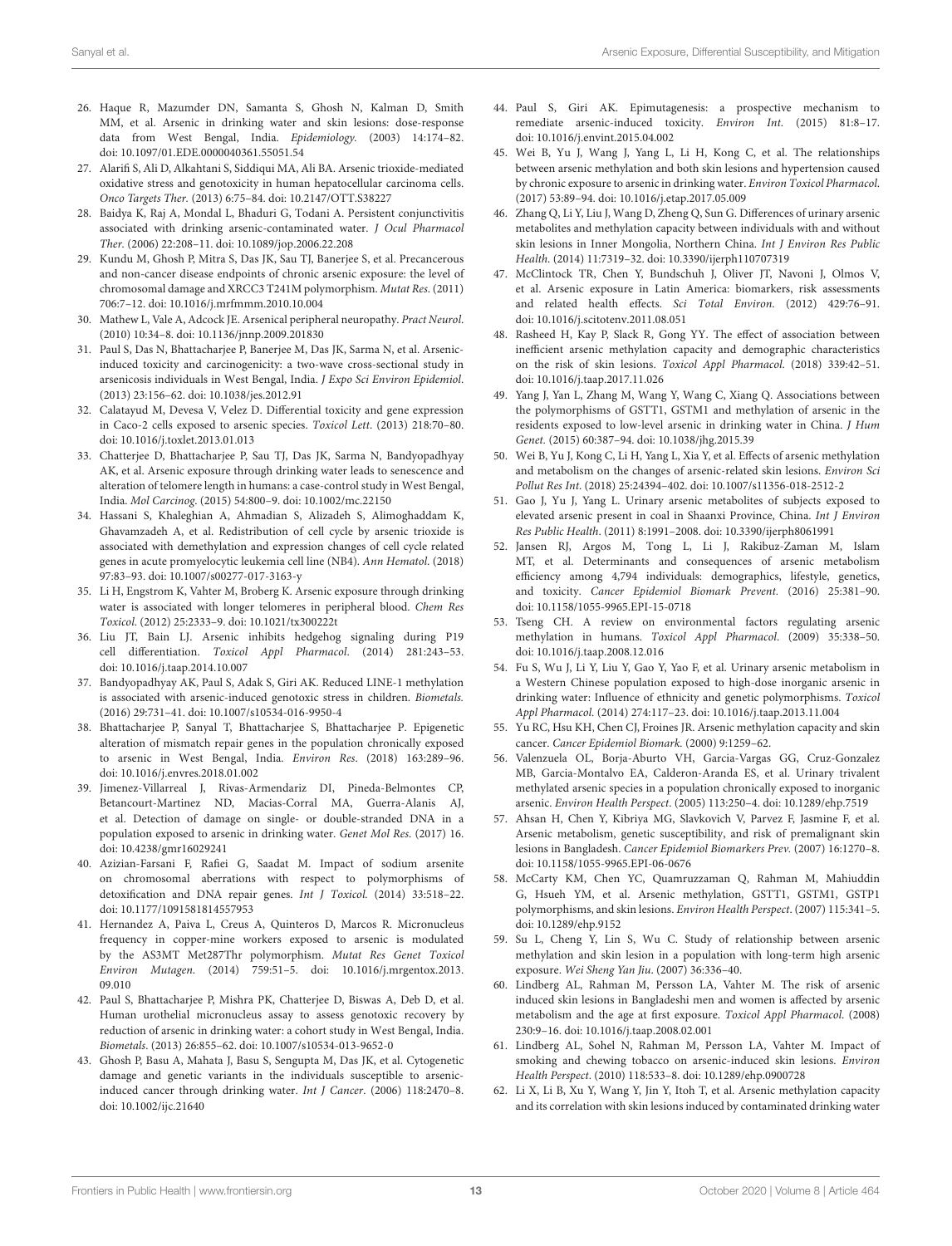consumption in residents of chronic arsenicosis area. Environ Toxicol. (2011) 26:118–23. doi: 10.1002/tox.20535

- 63. Wen J, Wen W, Li L, Liu H. Methylation capacity of arsenic and skin lesions in smelter plant workers. Environ Toxicol Pharmacol. (2012) 34:624–30. doi: 10.1016/j.etap.2012.07.003
- 64. Zhang Q, Wang D, Zheng Q, Zheng Y, Wang H, Xu Y, et al. Joint effects of urinary arsenic methylation capacity with potential modifiers on arsenicosis: a cross-sectional study from an endemic arsenism area in Huhhot Basin, northern China. Environ Res. (2014) 132:281–9. doi: 10.1016/j.envres.2014.04.036
- 65. Yang L, Chai Y, Yu J, Wei B, Xia Y, Wu K, et al. Associations of arsenic metabolites, methylation capacity, and skin lesions caused by chronic exposure to high arsenic in tube well water. Environ Toxicol. (2017) 32:28–36. doi: 10.1002/tox.22209
- 66. Wei B, Yu J, Yang L, Li H, Chai Y, Xia Y, et al. Arsenic methylation and skin lesions in migrant and native adult women with chronic exposure to arsenic from drinking groundwater. Environ Geochem Health. (2016) 39:89–98. doi: 10.1007/s10653-016-9809-1
- 67. Wei B, Yu J, Kong C, Li H, Yang L, Guo Z, et al. An investigation of the health effects caused by exposure to arsenic from drinking water and coal combustion: arsenic exposure and metabolism. Environ Sci Pollut Res Int. (2017) 24:25947–54. doi: 10.1007/s11356-017-0203-z
- 68. Niedzwiecki MM, Liu X, Zhu H, Hall MN, Slavkovich V, Ilievski V, et al. Serum homocysteine, arsenic methylation, and arsenic-induced skin lesion incidence in Bangladesh: a one-carbon metabolism candidate gene study. Environ Int. (2018) 113:133–42. doi: 10.1016/j.envint.2018.01.015
- 69. Packianathan C, Kandavelu P, Rosen BP. The Structure of an As(III) Sadenosylmethionine methyltransferase with 3-coordinately bound As(III) depicts the first step in catalysis. Biochemistry. (2018) 57:4083–92. doi: 10.1021/acs.biochem.8b00457
- 70. Das N, Giri A, Chakraborty S, Bhattacharjee P. Association of single nucleotide polymorphism with arsenic-induced skin lesions and genetic damage in exposed population of West Bengal, India. Mutat Res. (2016) 809:50–6. doi: 10.1016/j.mrgentox.2016.09.006
- 71. Pierce BL, Kibriya MG, Tong L, Jasmine F, Argos M, Roy S, et al. Genomewide association study identifies chromosome 10q24.32 variants associated with arsenic metabolism and toxicity phenotypes in Bangladesh. PLoS Genet. (2012) 8:e1002522. doi: 10.1158/1538-7445.AM2012-2925
- 72. Beebe-Dimmer JL, Iyer PT, Nriagu JO, Keele GR, Mehta S, Meliker JR, et al. Genetic variation in glutathione S-transferase omega-1, arsenic methyltransferase and methylene-tetrahydrofolate reductase, arsenic exposure and bladder cancer: a case-control study. Environ Health. (2012) 11:43. doi: 10.1186/1476-069X-11-43
- 73. Hernández A, Xamena N, Surrallés J, Sekaran C, Tokunaga H, Quinteros D, et al. Role of the Met (287) Thr polymorphism in the AS3MT gene on the metabolic arsenic profile. Mutat Res. (2008) 637:80–92. doi: 10.1016/j.mrfmmm.2007.07.004
- 74. Chung CJ, Pu YS, Su CT, Chen HW, Huang YK, Shiue HS, et al. Polymorphisms in one-carbon metabolism pathway genes, urinary arsenic profile, and urothelial carcinoma. Cancer Causes Control. (2010) 21:1605–13. doi: 10.1007/s10552-010-9589-3
- 75. Steinmaus C, Moore LE, Shipp M, Kalman D, Rey OA, Biggs ML, et al. Genetic polymorphisms in MTHFR 677 and 1298, GSTM1 and T1, and metabolism of arsenic. J Toxicol Environ Health A. (2007) 70:159–70. doi: 10.1080/15287390600755240
- 76. Chen Y, Parvez F, Gamble M, Islam T, Ahmed A, Argos M, et al. Arsenic exposure at low-to-moderate levels and skin lesions, arsenic metabolism, neurological functions, and biomarkers for respiratory and cardiovascular diseases: review of recent findings from the Health Effects of Arsenic Longitudinal Study (HEALS) in Bangladesh. Toxicol Appl Pharmacol. (2009) 239:184–92. doi: 10.1016/j.taap.2009.01.010
- 77. De Chaudhuri S, Ghosh P, Sarma N, Majumdar P, Sau TJ, Basu S, et al. Genetic variants associated with arsenic susceptibility: study of purine nucleoside phosphorylase, arsenic  $(+3)$  methyltransferase, and glutathione S-transferase omega genes. Environ Health Perspect. (2008) 116:501–5. doi: 10.1289/ehp.10581
- 78. Porter KE, Basu A, Hubbard AE, Bates MN, Kalman D, Rey O, et al. Association of genetic variation in cystathionine-β-synthase

and arsenic metabolism. Environ Res. (2011) 110:580–7. doi: 10.1016/j.envres.2010.05.001

- 79. Lindberg AL, Kumar R, Goessler W, Thirumaran R, Gurzau E, Koppova K, et al. Metabolism of low-dose inorganic arsenic in a central European population: influence of sex and genetic polymorphisms. Environ Health Perspect. (2007) 115:1081–6. doi: 10.1289/ehp.10026
- 80. Meza MM, Yu L, Rodriguez YY, Guild M, Thompson D, Gandolfi AJ, et al. Developmentally restricted genetic determinants of human arsenic metabolism: Association between urinary methylated arsenic and CYT19 polymorphisms in children. Environ Health Perspect. (2005) 113:775–81. doi: 10.1289/ehp.7780
- 81. Luo L, Li Y, Gao Y, Zhao L, Feng H, Wei W, et al. Association between arsenic metabolism gene polymorphisms and arsenic-induced skin lesions in individuals exposed to high-dose inorganic arsenic in northwest China. Sci Rep. (2018) 8:6578. doi: 10.1038/s41598-017-18925-3
- 82. McCarty KM, Ryan L, Houseman EA, Williams PL, Miller DP, Quamruzzaman Q, et al. A case-control study of GST polymorphisms and arsenic related skin lesions. Environ Health. (2007) 6:1–10. doi: 10.1186/1476-069X-6-5
- 83. Lin GF, Du H, Chen JG, Lu HC, Guo WC, Meng H, et al. Arsenicrelated skin lesions and glutathione S-transferase P1 A1578G (Ile105Val) polymorphism in two ethnic clans exposed to indoor combustion of high arsenic coal in one village. Pharmacog Genomics. (2006) 16:863–71. doi: 10.1097/01.fpc.0000230415.82349.4b
- 84. Kaya-Akyüzlü D, Kayaaltl Z, Söylemezoğlu T. Influence of MRP1 G1666A and GSTP1 Ile105Val genetic variants on the urinary and blood arsenic levels of Turkish smelter workers. Environ. Toxicol. Pharmacol. (2016) 43:68–73. doi: 10.1016/j.etap.2016.02.013
- 85. Borghini A, Faita F, Mercuri A, Minichilli F, Bustaffa E, Bianchi F, Andreassi MG. Arsenic exposure, genetic susceptibility and leukocyte telomere length in an Italian young adult population. Mutagenesis. (2016) 31:539–46. doi: 10.1093/mutage/gew017
- 86. Smeester L, Rager JE, Bailey KA, Guan X, Smith N, García-Vargas G, et al. Epigenetic changes in individuals with arsenicosis. Chem Res Toxicol. (2011) 24:165–7. doi: 10.1021/tx1004419
- 87. Seow WJ, Kile ML, Baccarelli AA, Pan WC, Byun HM, Mostofa G, et al. Epigenome-wide DNA methylation changes with development of arsenicinduced skin lesions in Bangladesh: a case-control follow-up study. Environ Mol Mutagen. (2014) 55:449–56. doi: 10.1002/em.21860
- 88. Majumder M, Dasgupta UB, Guha Mazumder DN, Das N. Skin score correlates with global DNA methylation and GSTO1 A140D polymorphism in arsenic-affected population of Eastern India. Toxicol Mech Methods. (2017) 27:467–75. doi: 10.1080/15376516.2017.1323255
- 89. Pilsner RJ, Liu X, Ahsan H, Ilievski V, Slavkovich V, Levy D, et al. Genomic methylation of peripheral blood leukocyte DNA: influences of arsenic and folate in Bangladeshi adults. Am J Clin Nutr. (2007) 86:1179–86. doi: 10.1093/ajcn/86.4.1179
- 90. Chanda S, Dasgupta UB, Mazumder DG, Saha J, Gupta B. Human GMDS gene fragment hypermethylation in chronic high level of arsenic exposure with and without arsenic induced cancer. SpringerPlus. (2013) 2:1–12. doi: 10.1186/2193-1801-2-557
- 91. Gribble MO, Tang WY, Shang Y, Pollak J, Umans JG, Francesconi KA, et al. Differential methylation of the arsenic (III) methyltransferase promoter according to arsenic exposure. Arch Toxicol. (2013) 88:275–82. doi: 10.1007/s00204-013-1146-x
- 92. Janasik B, Reszka E, Stanislawska M, Jablonska E, Kuras R, Wieczorek E, et al. Effect of arsenic exposure on NRF2-KEAP1 pathway and epigenetic modification. Biol Trace Element Res. (2018) 185: 11–19. doi: 10.1007/s12011-017-1219-4
- 93. Sanyal T, Bhattacharjee P, Bhattacharjee S, Bhattacharjee P. Hypomethylation of mitochondrial D-loop and ND6 with increased mitochondrial DNA copy number in the arsenic-exposed population. Toxicology. (2018) 408:54–61. doi: 10.1016/j.tox.2018.06.012
- 94. Sanyal T, Paul M, Bhattacharjee S, Bhattacharjee P. Epigenetic alteration of mitochondrial biogenesis regulatory genes in arsenic exposed individuals (with and without skin lesions) and in skin cancer tissues: a case control study. Chemosphere. (2020) 258:127305. doi: 10.1016/j.chemosphere.2020.127305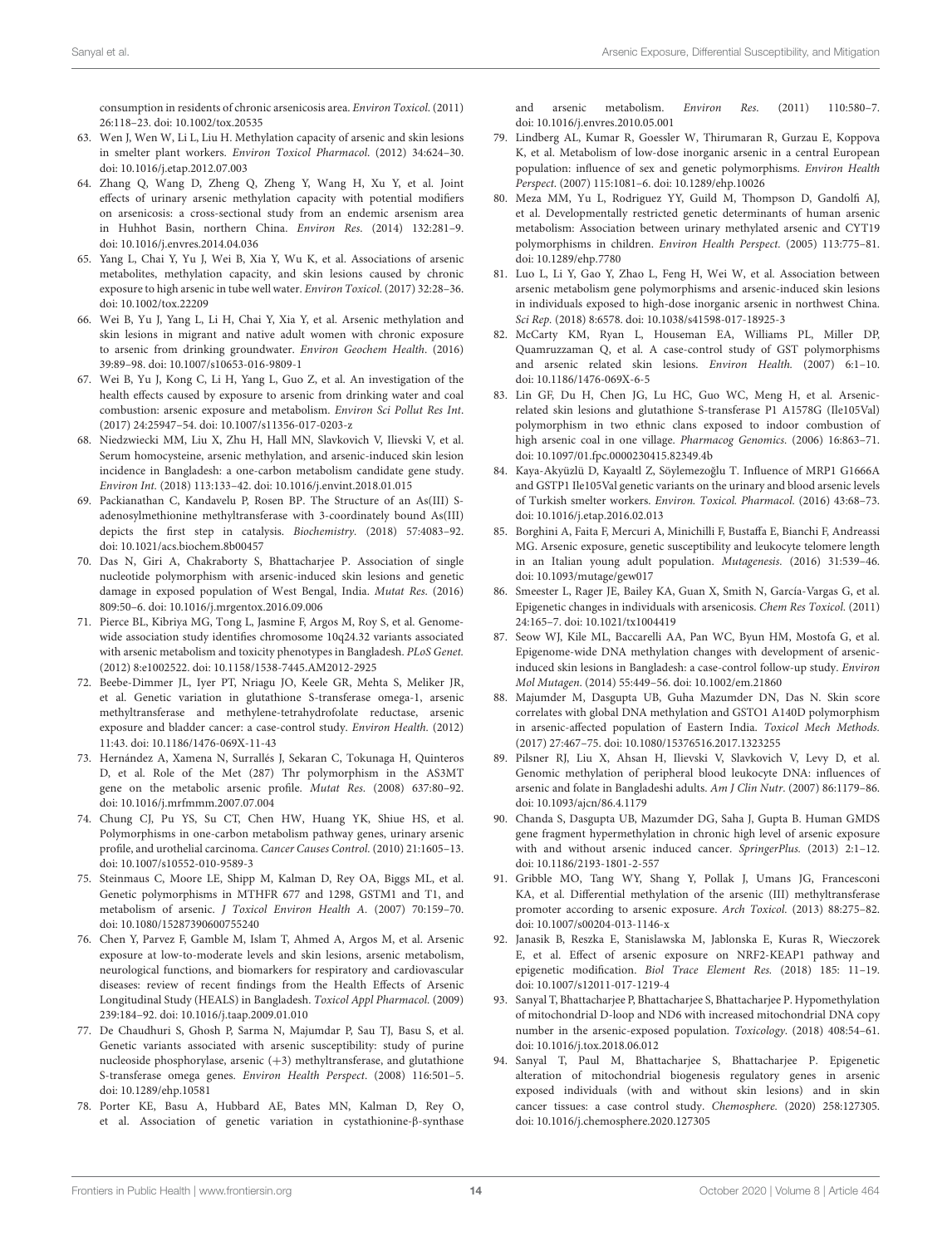- 95. Chanda S, Dasgupta UB, GuhaMazumder D, Gupta M, Chaudhuri U, Lahiri S, et al. DNA hypermethylation of promoter of gene p53 and p16 in arsenicexposed people with and without malignancy. Toxicol Sci. (2006) 89:431–7. doi: 10.1093/toxsci/kfj030
- 96. Banerjee N, Paul S, Sau TJ, Das JK, Bandyopadhyay A, Banerjee S, et al. Epigenetic modifications of DAPK and p16 genes contribute to arsenicinduced skin lesions and nondermatological health effects. Toxicol Sci. (2013) 135:300–8. doi: 10.1093/toxsci/kft163
- 97. Paul S, Banerjee N, Chatterjee A, Sau TJ, Das JK, Mishra PK, et al. Arsenicinduced promoter hypomethylation and over-expression of ERCC2 reduces DNA repair capacity in humans by non-disjunction of the ERCC2-Cdk7 complex. Metallomics. (2014) 6:864–73. doi: 10.1039/c3mt00328k
- 98. Zhang J, Wang B, Li Z, Yan J, Yu Y, Guo Y, et al. A perspective of chronic low exposure of arsenic on non-working women: Risk of hypertension. Sci Total Environ. (2016) 580:69–73. doi: 10.1016/j.scitotenv.2016.11.204
- 99. Liao WT, You HL, Chai CY, Lee CH, Lan CCE, Chang SJ, et al. Cyclin D1 promoter−56 and−54 bp CpG un-methylation predicts invasive progression in arsenic-induced Bowen's disease. J Dermatol Sci. (2018) 89:191–7. doi: 10.1016/j.jdermsci.2017.10.003
- 100. Guo Z, Hu Q, Tian J, Yan L, Jing C, Xie HQ, et al. Proteomic profiling reveals candidate markers for arsenic-induced skin keratosis. Environ Pollut. (2016) 218:34–8. doi: 10.1016/j.envpol.2016.08.035
- 101. Argos M, Kibriya MG, Parvez F, Jasmine F, Rakibuz-Zaman M, Ahsan H. Gene expression profiles in peripheral lymphocytes by arsenic exposure and skin lesion status in a Bangladeshi population. Cancer Epidemiol Biomarkers Prev. (2006) 15:1367–75. doi: 10.1158/1055-9965.EPI-06-0106
- 102. Kibriya MG, Jasmine F, Parvez F, Argos M, Roy S, Paul-Brutus R, et al. Association between genome-wide copy number variation and arsenicinduced skin lesions: a prospective study. Environ Health. (2017) 16:1–13. doi: 10.1186/s12940-017-0283-8
- 103. Mir SA, Pinto SM, Paul S, Raja R, Nanjappa V, Syed N, et al. SILAC-based quantitative proteomic analysis reveals widespread molecular alterations in human skin keratinocytes upon chronic arsenic exposure. Proteomics. (2017) 17:1600257. doi: 10.1002/pmic.201600257
- 104. Al-Eryani L, Jenkins SF, States VA, Pan J, Malone JC, Rai SN, et al. miRNA expression profiles of premalignant and malignant arsenic-induced skin lesions. PLoS ONE. (2018) 13:e0202579. doi: 10.1371/journal.pone.0202579
- 105. Banerjee M, Sarkar J, Das JK, Mukherjee A, Sarkar AK, Mondal L, et al. Polymorphism in the ERCC2 codon 751 is associated with arsenic-induced premalignant hyperkeratosis and significant chromosome aberrations. Carcinogenesis. (2007) 28:672–6. doi: 10.1093/carcin/bgl181
- 106. Gonzalez H, Lema C, Kirken RA, Maldonado RA, Varela-Ramirez A, Renato J, et al. Arsenic-exposed keratinocytes exhibit differential microRNAs expression profile; potential implication of miR-21, miR-200a and miR-141 in melanoma pathway Horacio. Clin Cancer Drugs. (2015) 2:138–47. doi: 10.2174/2212697X02666150629174704
- 107. Howe CG, Gamble MV. Influence of arsenic on global levels of histone posttranslational modifications: a review of the literature and challenges in the field. Curr Environ Health Rep. (2016) 3:225–37. doi: 10.1007/s40572-016-0104-1
- 108. Ma L, Li J, Zhan Z, Chen L, Li D, Bai Q, et al. Specific histone modification responds to arsenic-induced oxidative stress. Toxicol Appl Pharmacol. (2016) 302:52–61. doi: 10.1016/j.taap.2016.03.015
- 109. Liu D, Wu D, Zhao L, Yang Y, Ding J, Dong L, et al. Arsenic trioxide reduces global histone H4 acetylation at lysine 16 through direct binding to histone acetyltransferase hMOF in human cells. PLoS ONE. (2015) 10:e0141014. doi: 10.1371/journal.pone.0141014
- 110. Suzuki T, Nohara K. Long-term arsenic exposure induces histone H3 Lys9 dimethylation without altering DNA methylation in the promoter region of p16INK4a and down-regulates its expression in the liver of mice. J Appl Toxicol. (2013) 33:951–8. doi: 10.1002/jat.2765
- 111. Tauheed J, Sanchez-Guerra M, Lee JJ, Paul L, Ibne Hasan MOS, Quamruzzaman Q, et al. Associations between post translational histone modifications, myelomeningocele risk, environmental arsenic exposure, and folate deficiency among participants in a case control study in Bangladesh. Epigenetics. (2017) 12:484–91. doi: 10.1080/15592294.2017.1312238
- 112. Cantone L, Nordio F, Hou L, Apostoli P, Bonzini M, Tarantini L, et al. Inhalable metal-rich air particles and histone H3K4 dimethylation and

H3K9 acetylation in a cross-sectional study of steel workers. Environ Health Perspect. (2011) 119:964–9. doi: 10.1289/ehp.1002955

- 113. Howe CG, Liu X, Hall MN, Slavkovich V, Ilievski V, Parvez F, et al. Associations between blood and urine arsenic concentrations and global levels of post-translational histone modifications in Bangladeshi men and women. Environ. Health Persp. (2016) 124:1234–40. doi: 10.1289/ehp.1510412
- 114. Chervona Y, Hall MN, Arita A, Wu F, Sun H, Tseng HC, et al. Associations between arsenic exposure and global posttranslational histone modifications among adults in Bangladesh. Cancer Epidemiol Biomark Prevent. (2012) 21:2252–60. doi: 10.1158/1055-9965.EPI-12-0833
- 115. Pournara A, Kippler M, Holmlund T, Ceder R, Grafström R, Vahter M, et al. Arsenic alters global histone modifications in lymphocytes in vitro and in vivo. Cell Biol Toxicol. (2016) 32:275–84. doi: 10.1007/s10565-016- 9334-0
- 116. Bhattacharjee P, Paul S, Bhattacharjee S, Giri AK, Bhattacharjee P. Association of H3K79 monomethylation (an epigenetic signature) with arsenic-induced. Mutat Res. (2018) 807:1–9. doi: 10.1016/j.mrfmmm.2017.11.001
- 117. Sohn E. Simple cooking methods flush arsenic out of rice, Preparing rice in a coffee machine can halve levels of the naturally occurring substance. Nature News. (2015). Available online at: https://www.nature.com/news/simplecooking-methods-flush-arsenic-out-of-rice-1.18034 (accessed February 20, 2019).
- 118. Spanu A, Daga L, Orlandoni AM, Sanna G. The role of irrigation techniques in arsenic bioaccumulation in rice (Oryza sativa L.). Environ Sci Technol. (2012) 46:8333–40. doi: 10.1021/es300636d
- 119. Xu XY, McGrath SP, Meharg AA, Zhao FJ. Growing rice aerobically markedly decreases arsenic accumulation. Environ Sci Technol. (2008) 42:5574–9. doi: 10.1021/es800324u
- 120. Moreno-Jiménez E, Meharg AA, Smolders E, Manzano R, Becerra D, Sánchez-Llerena J, et al. Sprinkler irrigation of rice fields reduces grain arsenic but enhances cadmium. Sci Total Environ. (2014) 485:468–73. doi: 10.1016/j.scitotenv.2014.03.106
- 121. Signes A, Mitra K, Burlo F, Carbonell-Barrachina AA. Effect of cooking method and rice type on arsenic concentration in cooked rice and the estimation of arsenic dietary intake in a rural village in West Bengal, India. Food AdditContam Part A. (2008) 25:1345–52. doi: 10.1080/02652030802189732
- 122. Chen Y, Han YH, Cao Y, Zhu YG, Rathinasabapathi B, Ma LQ. Arsenic transport in rice and biological solutions to reduce arsenic risk from rice. Front Plant Sci. (2017) 8:268. doi: 10.3389/fpls.2017.00268
- 123. Banerjee M, Banerjee N, Bhattacharjee P, Mondal D, Lythgoe PR, Martinez M, et al. High arsenic in rice is associated with elevated genotoxic effects in humans. Sci Rep. (2013) 3:2195. doi: 10.1038/srep02195
- 124. Farrow EM, Wang J, Burken JG, Shi H, Yan W, Yang J, et al. Reducing arsenic accumulation in rice grain through iron oxide amendment. Ecotoxicol Environ Saf. (2015) 118:55–61. doi: 10.1016/j.ecoenv.2015. 04.014
- 125. Norton GJ, Nigar M, Williams PN, Dasgupta T, Meharg AA, Price AH. Ricearsenate interactions in hydroponics: a three-gene model for tolerance. J Exp Bot. (2008) 59:2277–84. doi: 10.1093/jxb/ern098
- 126. Ramirez T, Garcia-Montalvo V, Wise C, Cea-Olivares R, Poirier LA, Herrera LA. S-adenosyl-L-methionine is able to reverse micronucleus formation induced by sodium arsenite and other cytoskeleton disrupting agents in cultured human cells. Mutat Res. (2003) 528:61–74. doi: 10.1016/S0027-5107(03)00099-X
- 127. Oremland RS, Stolz JF. Arsenic, microbes and contaminated aquifers. Trends Microbiol. (2005) 13:45–9. doi: 10.1016/j.tim.2004.12.002
- 128. Cressey D. 'Arsenic-life' bacterium prefers phosphorus after all, transport proteins show 4,000-fold preference for phosphate over arsenate. Nat. News. (2012). doi: 10.1038/nature.2012.11520
- 129. Dey U, Chatterjee S, Mondal NK. Isolation and characterization of arsenicresistant bacteria and possible application in bioremediation. Biotechnol Rep. (2016) 10:1–7. doi: 10.1016/j.btre.2016.02.002
- 130. Bhattacharya S. Medicinal plants and natural products in amelioration of arsenic toxicity: a short review. Pharm Biol. (2017) 55:349–54. doi: 10.1080/13880209.2016.1235207